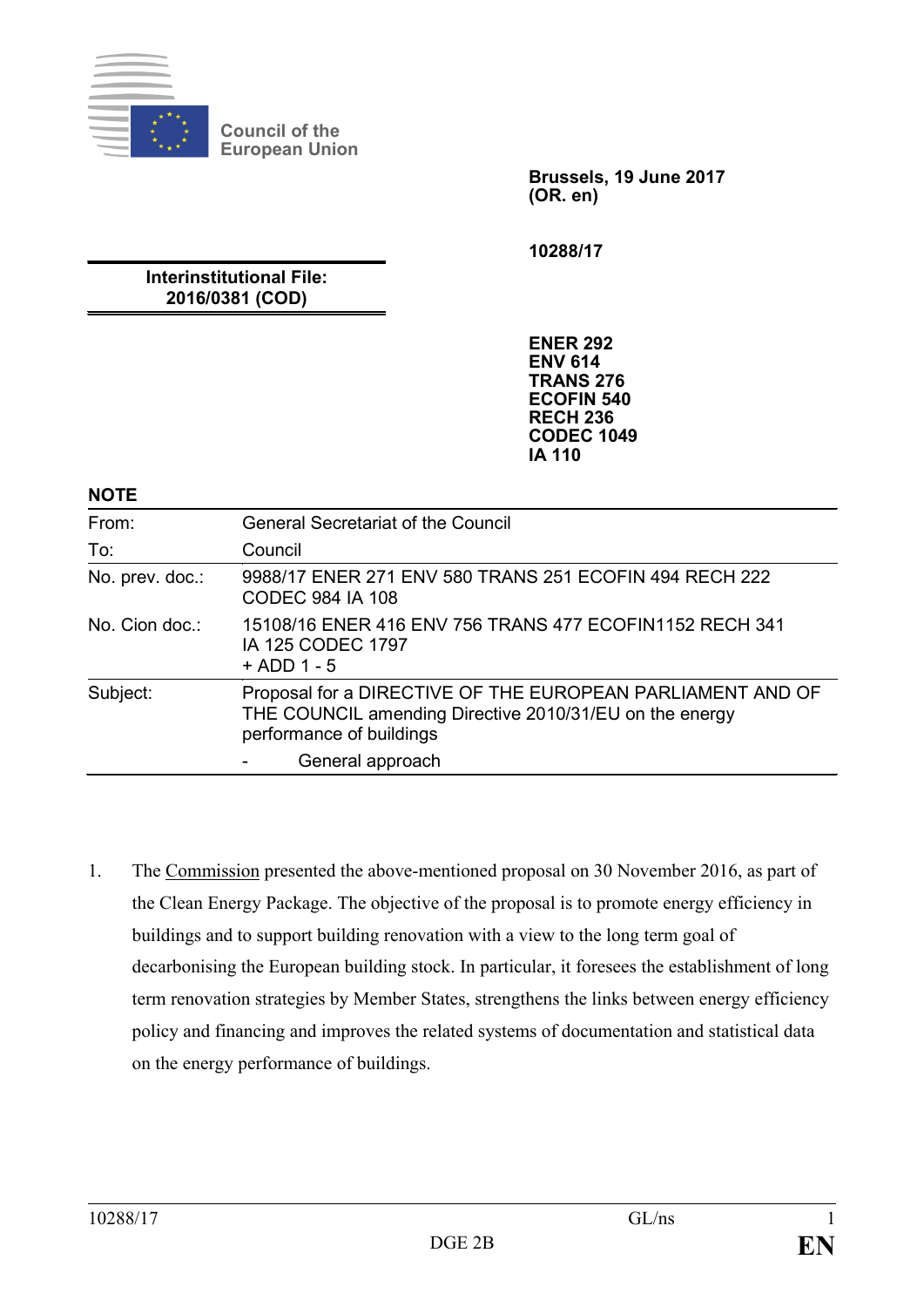- 2. The proposal also aims to promote the deployment of charging infrastructure in buildings for electric vehicles, and proposes to introduce a smartness indicator to characterise the readiness of specific buildings to move towards building automation. Finally, in line with the principle of better regulation, the proposal streamlines and simplifies provisions of the Directive that have not delivered the expected results, for example on the inspection of heating and air conditioning systems.
- 3. The examination of the proposal started in January 2017 under the Maltese Presidency. The Commission presented its proposal and the related impact assessment, followed by an exchange of views where the Commission responded to the questions raised by delegations. The questions focused mainly on the exact nature and scope of the obligations introduced by the proposal. Some delegations criticised the administrative burden and unnecessary complexity of the obligations, as compared to their added value. In particular, on the provisions related to charging points and the smartness indicator several delegations were concerned that introducing clear obligations may be premature or create excessive cost.
- 4. Overall, delegations supported the Commission proposal, and submitted several requests for modification during the detailed examination of the articles. In order to improve the text and find a suitable compromise, the Presidency made several changes to the text. The most important changes aim to:
	- improve and refine the provisions on the content of the long term renovation strategies and financing (Articles 2a and 10);
	- decrease the number of charging point to at least one for non-residential buildings. Regarding pre-cabling, only one in every three parking space must be pre-cabled for electric charging points in non-residential buildings, while in residential buildings precabling is a general requirement. Further conditions for these obligations to apply were also introduced in the text (Article 8 (2) and (3));
	- make the future scheme on the smartness indicator voluntary and more concrete (Article 8(6) and Annex Ia);
	- establish a single threshold of 70 kW for the inspection of heating and air conditioning systems and reintroduce alternatives to inspections (Articles 14 and 15);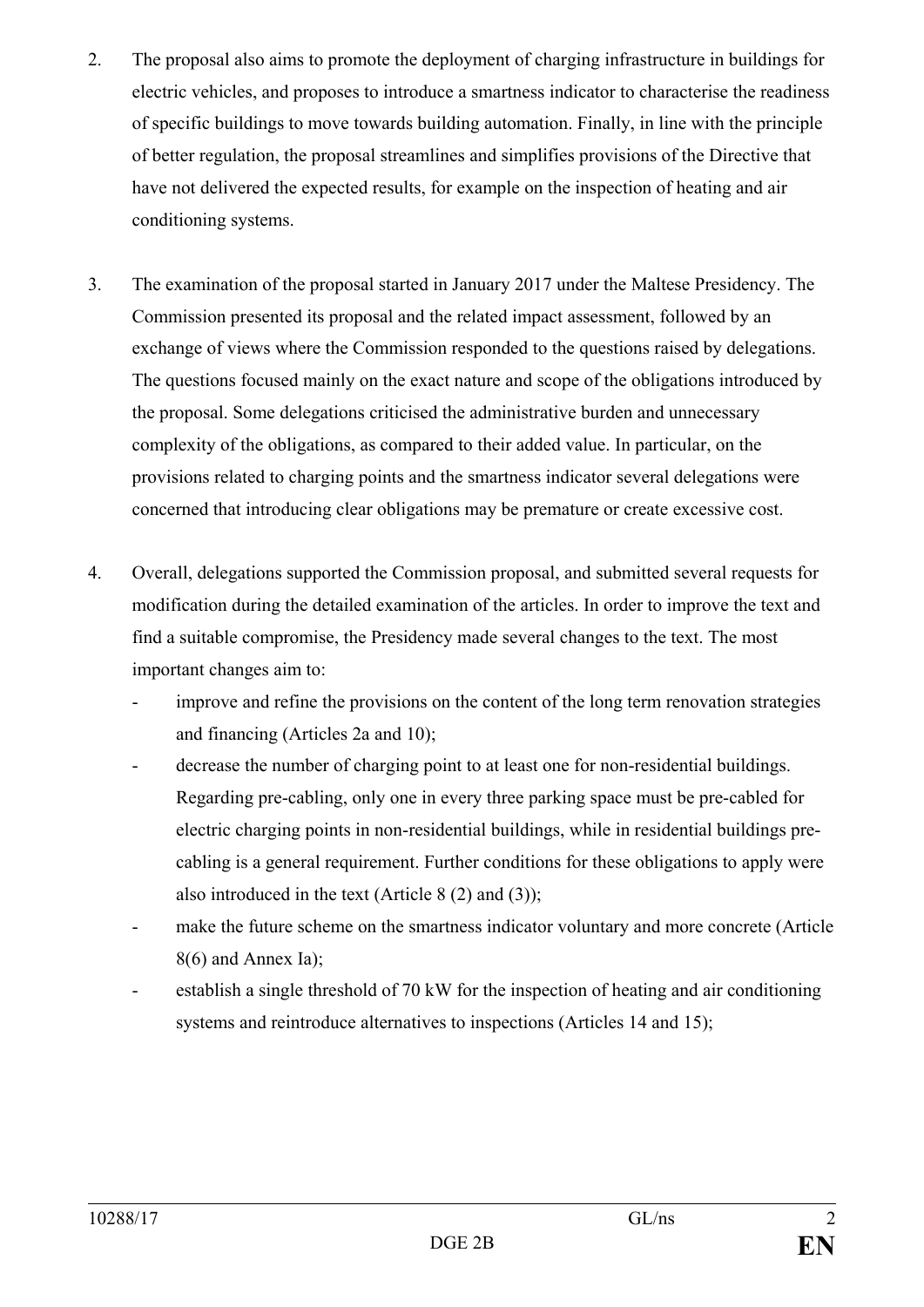- delete the deduction of renewable energy produced off-site from the net primary energy of the building, and only allow for primary energy factors established by Member States to take into account off-site renewable energy (Annex I).
- 5. At its meeting on 14 May Coreper examined the latest Presidency compromise and further to the comments by some delegations, agreed to further changes to the text. On that occasion, LU indicated that it cannot support Article 8 on electro-mobility. The compromise as reflected in the Annex is forwarded to Council with a view reaching agreement on a general approach.

The general approach would establish the Council's provisional position on this proposal, and form the basis for the preparations for the negotiations with the European Parliament.

Changes compared to the previous document (doc. 9988/17) are highlighted by **bold underlined**. Recitals have been adapted to reflect the changes in the substantive provisions.

The Commission reserves its position on the entire compromise proposal at this stage of the procedure. DK holds a parliamentary scrutiny reservation. All delegations have a scrutiny reservation on the text.

- 6. The European Parliament's ITRE Committee appointed Bendt Bendtsen (EPP) as rapporteur and is expected to adopt its opinion in November 2017. The European Economic and Social Committee has delivered its opinion on 26 April 2017, while the Committee of the Regions is expected to deliver its opinion on 13 July 2017.
- 7. Council is invited to confirm its agreement to the general approach as set out in the Annex.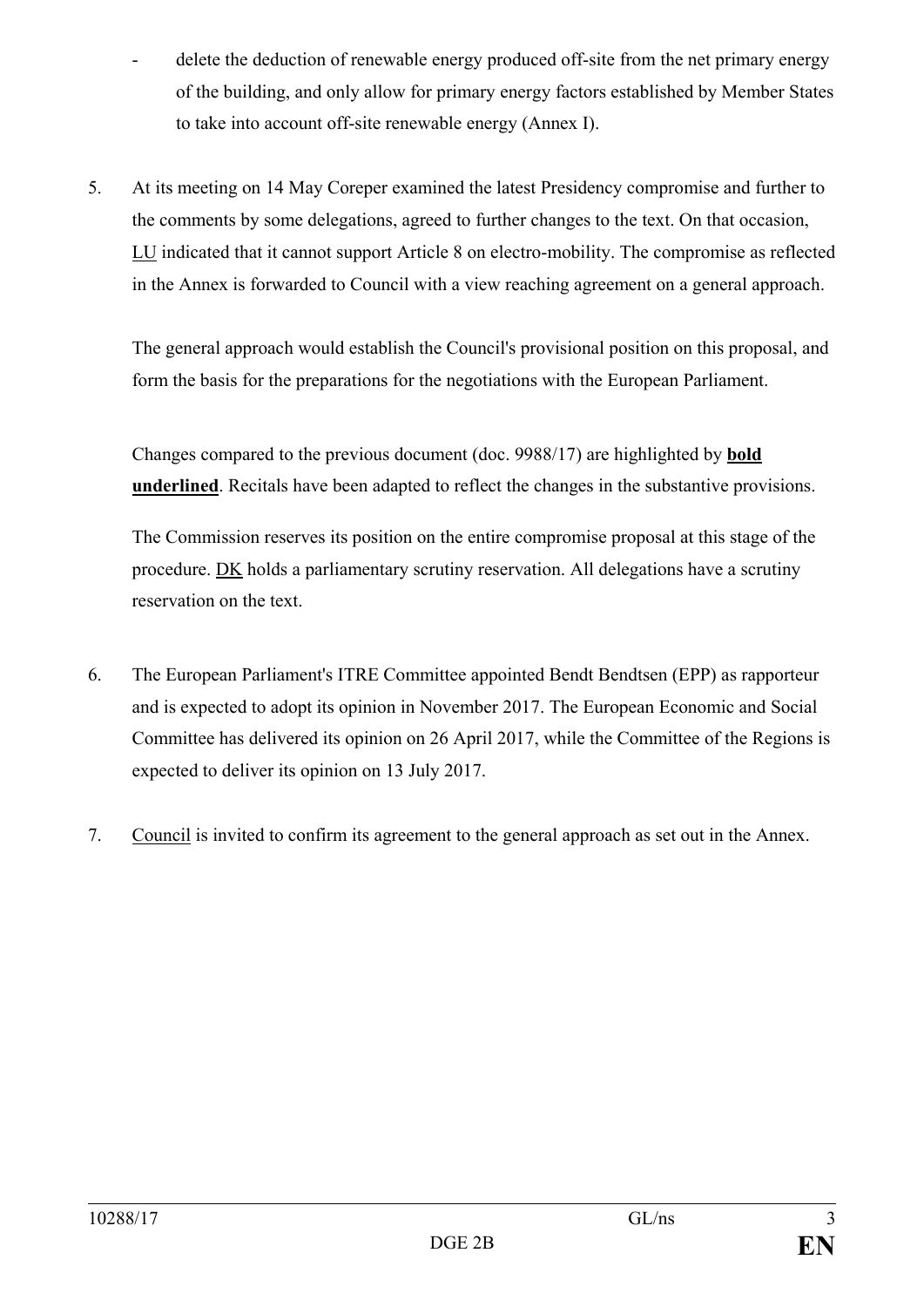### 2016/0381 (COD)

### Proposal for a

# **DIRECTIVE OF THE EUROPEAN PARLIAMENT AND OF THE COUNCIL**

### **amending Directive 2010/31/EU on the energy performance of buildings**

(Text with EEA relevance)

### THE EUROPEAN PARLIAMENT AND THE COUNCIL OF THE EUROPEAN UNION,

Having regard to the Treaty on the Functioning of the European Union, and in particular Article 194(2) thereof,

Having regard to the proposal from the European Commission,

After transmission of the draft legislative act to the national parliaments,

Having regard to the opinion of the European Economic and Social Committee**[1](#page-3-0)** ,

Having regard to the opinion of the Committee of the Regions**[2](#page-3-1)** ,

Acting in accordance with the ordinary legislative procedure,

Whereas:

<span id="page-3-0"></span> $\frac{1}{2}$  OJ C, , p. .

<span id="page-3-1"></span>**<sup>2</sup>** OJ C , , p. .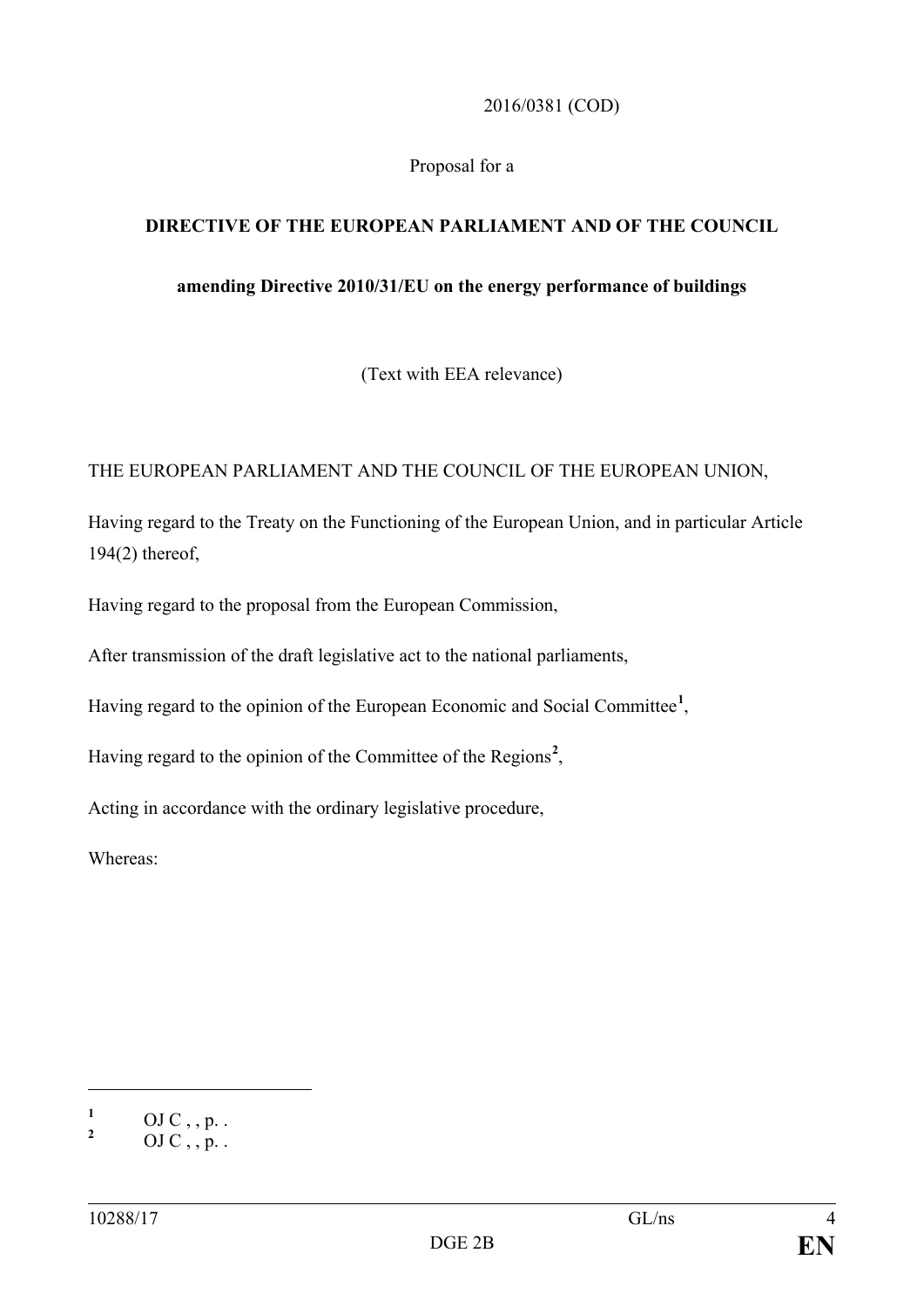- (1) The Union is committed to a sustainable, competitive, secure and decarbonised energy system. The Energy Union and the Energy and Climate Policy Framework for 2030 establish ambitious Union commitments to reduce greenhouse gas emissions further (by at least 40 % by 2030, as compared with 1990), to increase the proportion of renewable energy consumed (by at least 27 %) and to make energy savings of at least 27 %, reviewing this level having in mind an Union level of 30 %**[1](#page-4-0)** , and to improve Europe's energy security, competitiveness and sustainability.
- (2) To reach these objectives, the 2016 review of the Energy Efficiency legislation combines: (i) reassessment of the EU's energy efficiency target for 2030 as requested by the European Council in 2014; (ii) review of the core articles of the Energy Efficiency Directive and the Energy Performance of Buildings Directive; (iii) reinforcing the enabling financing environment including the European Structural and Investment Funds (ESIF) and the European Fund for Strategic Investments (EFSI), which will ultimately improve the financial conditions of energy efficiency investments on the market.
- (3) Article 19 of Directive 2010/31/EU of the European Parliament and of the Council**[2](#page-4-1)** requires the Commission to carry out a review by 1 January 2017 at the latest, in the light of the experience gained and progress made during its application, and if necessary, to make proposals.
- (4) To prepare for this review, the Commission took a series of steps to gather evidence on how Directive 2010/31/EU has been implemented in the Member States, focusing on what works and what could be improved.

<span id="page-4-0"></span><sup>&</sup>lt;sup>1</sup> EUCO 169/14, CO EUR 13, CONCL 5, Brussels 24 October 2014.

<span id="page-4-1"></span>**<sup>2</sup>** Directive 2010/31/EU of the European Parliament and of the Council of 19 May 2010 on the energy performance of buildings (OJ L 153, 18.6.2010, p. 13).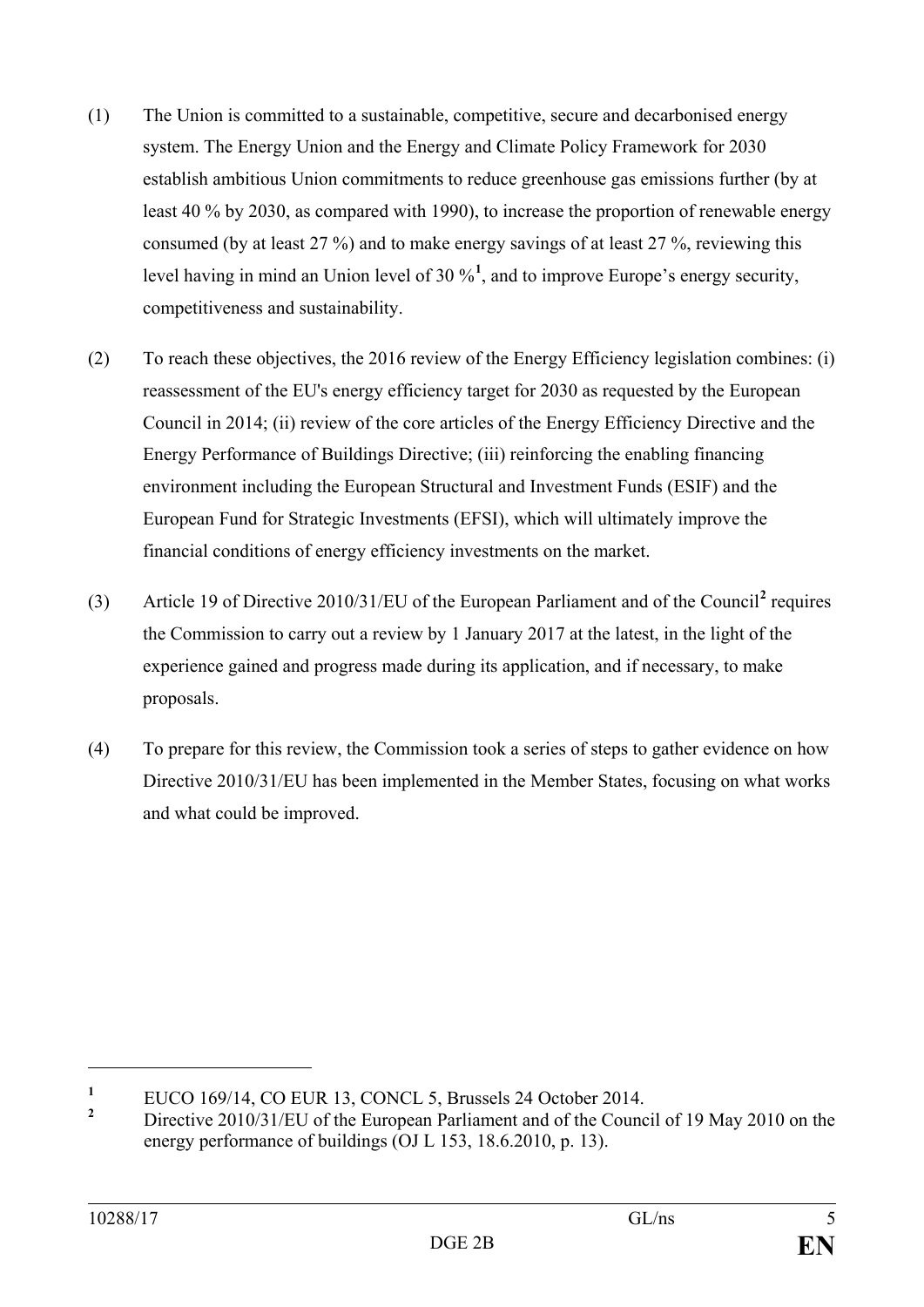- (5) The outcome of the evaluation and impact assessment indicated that a series of amendments are required to strengthen the current provisions of Directive 2010/31/EU and to simplify certain aspects.
- (6) The Union is committed to developing a secure, competitive and decarbonised energy system by 2050<sup>[1](#page-5-0)</sup>. To meet this goal, Member States and investors need measures that aim to reach the long-term greenhouse gas emission goal and decarbonise the building stock by 2050. To this end, Member States should identify indicative intermediary steps on the mid-term (2030) and on the long-term (2050).
- (7) The provisions on long-term renovation strategies provided for in Directive 2012/27/EU of the European Parliament and of the Council **[2](#page-5-1)** should be moved to Directive 2010/31/EU, where they fit more coherently. Member States may use their long term renovation strategies to address risks related to intense seismic activity affecting energy efficiency renovations and the lifetime of buildings.
- (8) The agendas of the Digital Single Market and the Energy Union should be aligned and serve common goals. The digitalisation of the energy system is quickly changing the energy landscape, from the integration of renewables to smart grids and smart-ready buildings. In order to digitise the building sector, targeted incentives should be provided to promote smart-ready systems and digital solutions in the built environment*.*

<span id="page-5-0"></span><sup>&</sup>lt;sup>1</sup> Communication on an *Energy roadmap 2050*, (COM(2011) 885 final).

<span id="page-5-1"></span>**<sup>2</sup>** Directive 2012/27/EU of the European Parliament and of the Council of 25 October 2012 on energy efficiency, amending Directives 2009/125/EC and 2010/30/EU and repealing Directives 2004/8/EC and 2006/32/EC (OJ L 315, 14.11.2012, p. 1).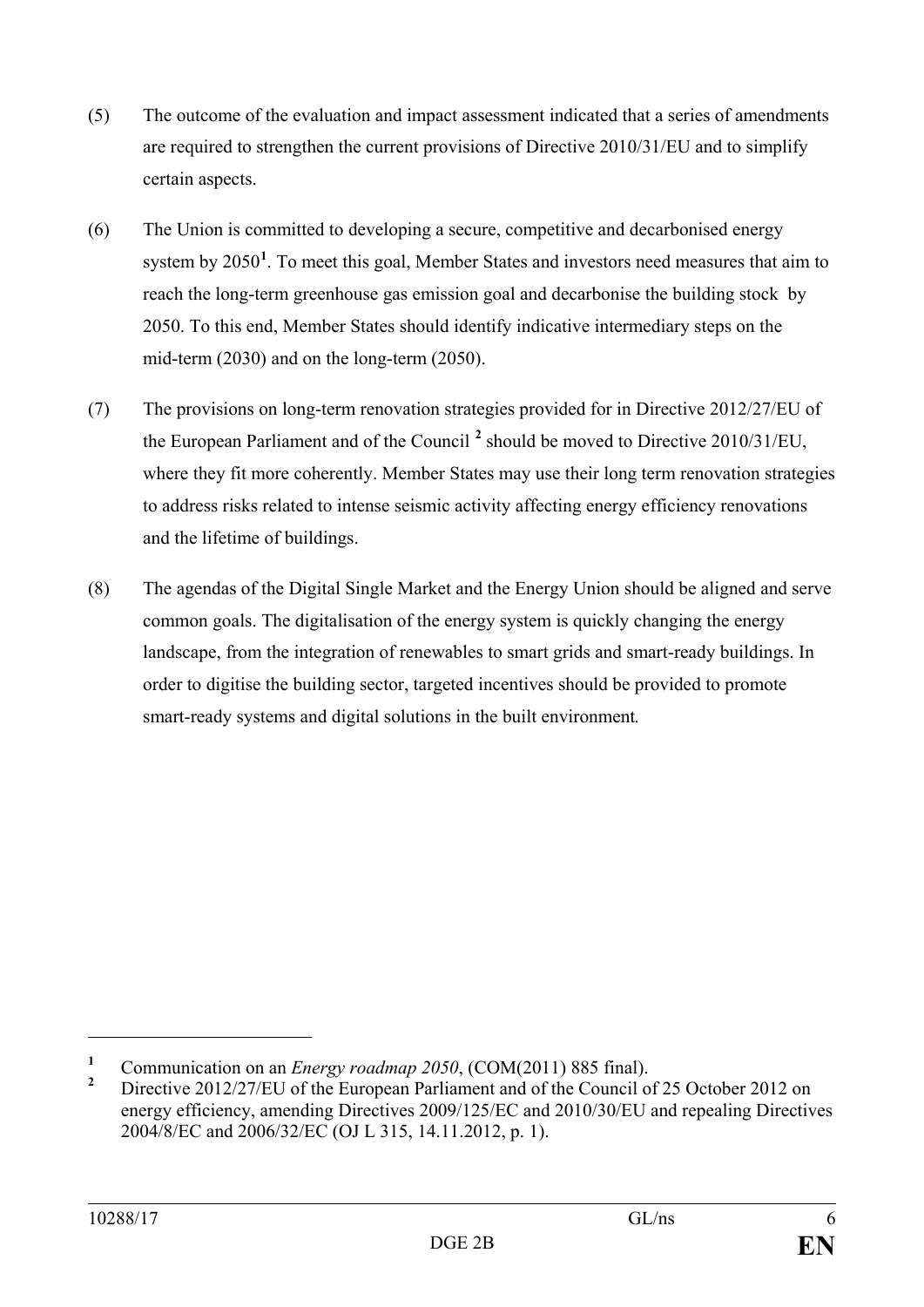- (9) In order to ensure uniform conditions for the implementation of this Directive, implementing powers on the common European Union scheme for rating the smart readiness of buildings should be conferred on the Commission. Those powers should be exercised in accordance with Regulation (EU) No 182/2011 of the European Parliament and of the Council. The smartness indicator should be used to measure buildings' capacity to use ICT and electronic systems to optimise operation and interact with the grid. The smartness indicator will raise awareness amongst building owners and occupants of the value behind building automation and electronic monitoring of technical building systems and will give confidence to the occupant about the actual savings of these new enhanced-functionalities. The use of the scheme for rating the smart readiness of buildings should be voluntary for Member States.
- (9a) In order to ensure consistency with the Interinstitutional Agreement on Better Law-Making of 13 April 2016, the provisions relating to the power to adopt acts in accordance with Article 290 of the Treaty on the Functioning of the European Union should be amended. It is of particular importance that the Commission carry out appropriate consultations during its preparatory work, including at expert level, and that those consultations be conducted in accordance with the principles laid down in the Interinstitutional Agreement on Better Law-Making of 13 April 2016. In particular, to ensure equal participation in the preparation of delegated acts, the European Parliament and the Council receive all documents at the same time as Member States' experts, and their experts systematically have access to meetings of Commission expert groups dealing with the preparation of delegated acts.
- (10) Innovation and new technology also make it possible for buildings to support the overall decarbonisation of the economy. For example, buildings can leverage the development of the infrastructure necessary for the smart charging of electric vehicles and also provide a basis for Member States, if they choose to, to use car batteries as a source of power. To reflect this aim, the definition of technical building systems should be extended.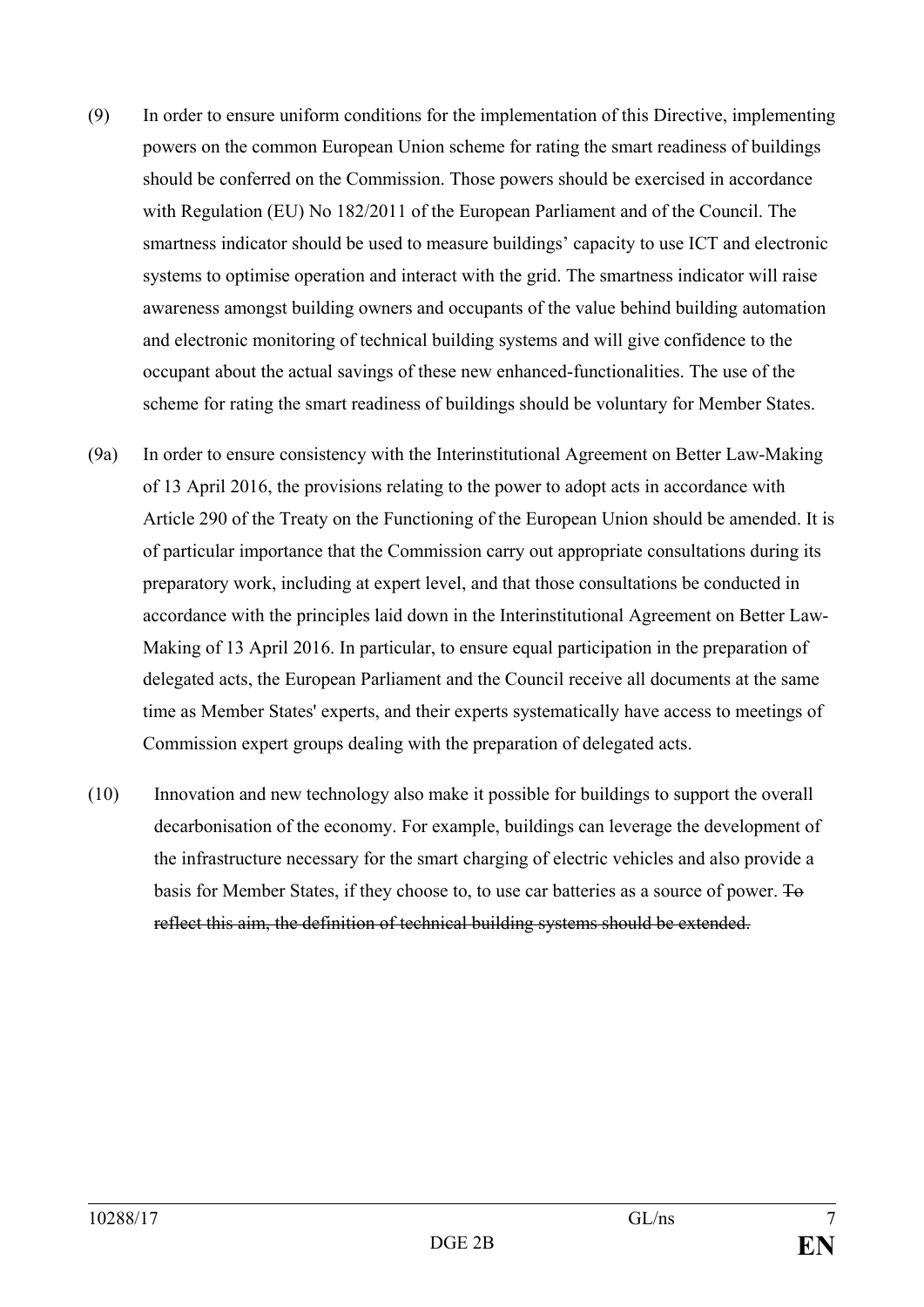- (10a) Combined with an increased share of renewable electricity production, electric vehicles result in less carbon emissions and better air quality. Electric vehicles constitute a key component of a clean energy transition based on energy efficiency measures, alternative fuels, renewable energies and innovative energy flexibility management solutions. Building codes can be effectively leveraged through the introduction of targeted requirements to support the deployment of the recharging infrastructure in residential and non-residential buildings' car parks. Member States should also **provide for measures to simplify** ied permitting and approval **the deployment of recharging points** with a view to addressing barriers such as split incentives and administrative complications individual owners encounter when trying to install a recharging point on their parking space.
- (10b) A readily available infrastructure will decrease the costs of installation of recharging points for individual apartment owners and ensure electric vehicle users have access to recharging points. Setting up requirements at EU level for the pre-equipment of parking spaces and the installation of charging points is an effective way to promote electric vehicles in the near future while allowing for further developments at reduced costs in the medium to long-term.
- (10c) However, some geographical areas with specific vulnerabilities may face specific difficulties in applying these requirements. This could concern outermost regions within the meaning of Article 349 TFEU, due to their remoteness, insularity, small size, difficult topography and climate, as well as micro isolated systems, whose electricity grid might need to evolve to cope with a further electrification of local transport. This will not necessarily be the case. In other such regions and systems, electrification of transport may be a powerful tool to address air quality or security of supply problems which such regions and systems often face. In cases where the above difficulties arise, **a possibility should be given to Member States not to apply adaptations of the requirements on electro-mobility. could be** decided case-by-case, in a concerted way between the Commission and the Member States concerned, and tailor-made to the specificities of the considered area.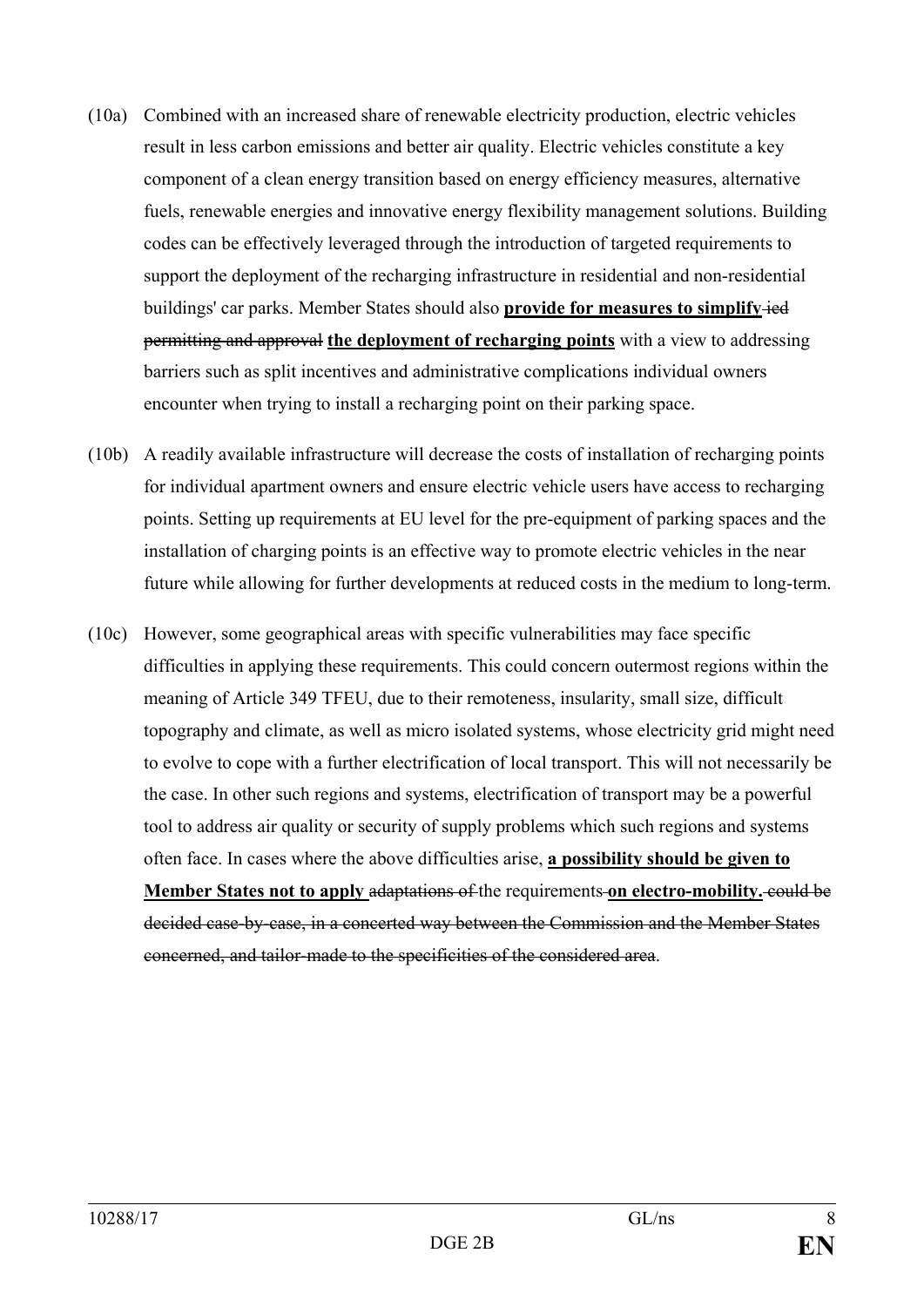(11) The impact assessment identified two existing sets of provisions, whose aim could be achieved in a more efficient manner compared to the current situation. First the obligation, before any construction starts, to carry out a feasibility study on highly-efficient alternative systems becomes an unnecessary burden. Second, provisions related to inspections of heating systems and air-conditioning systems were found to not sufficiently ensure, in an efficient manner, the initial and maintained performance of these technical systems. Even cheap technical solutions with very short payback periods, such as hydraulic balancing of the heating system and installation/replacement of thermostatic control valves, are insufficiently considered today. Provisions related to inspections are amended to ensure a better result from inspections. **These amendments place the focus of inspections on central heating and air conditioning systems, and exclude small heating systems such as electric heaters and wood stoves.** 

- (12) Notably for large installations, building automation and electronic monitoring of technical building systems have proven to be an effective replacement for inspections. The installation of such equipment should be considered as the most cost-effective alternative to inspections in large non-residential and multifamily buildings of a sufficient size that allow a payback of less than three years. For small scale installations, the documentation of the system performance by installers will support the verification of compliance with the minimum requirements set for all technical building systems.
- (12a) The implementation of regular inspections schemes of heating and air conditioning systems under Directive 2010/31/EU involved a significant administrative investment by Member States and the private sector, including training and accreditation of experts, quality assurance and control, and the costs of inspections. Member States that have laid down the necessary measures to establish regular inspections, and implemented effective inspection schemes, may find appropriate to continue to operate these schemes, including for smaller heating and air conditioning systems. **In such cases, there is no need for Member States to notify those more stringent requirements to the Commission.**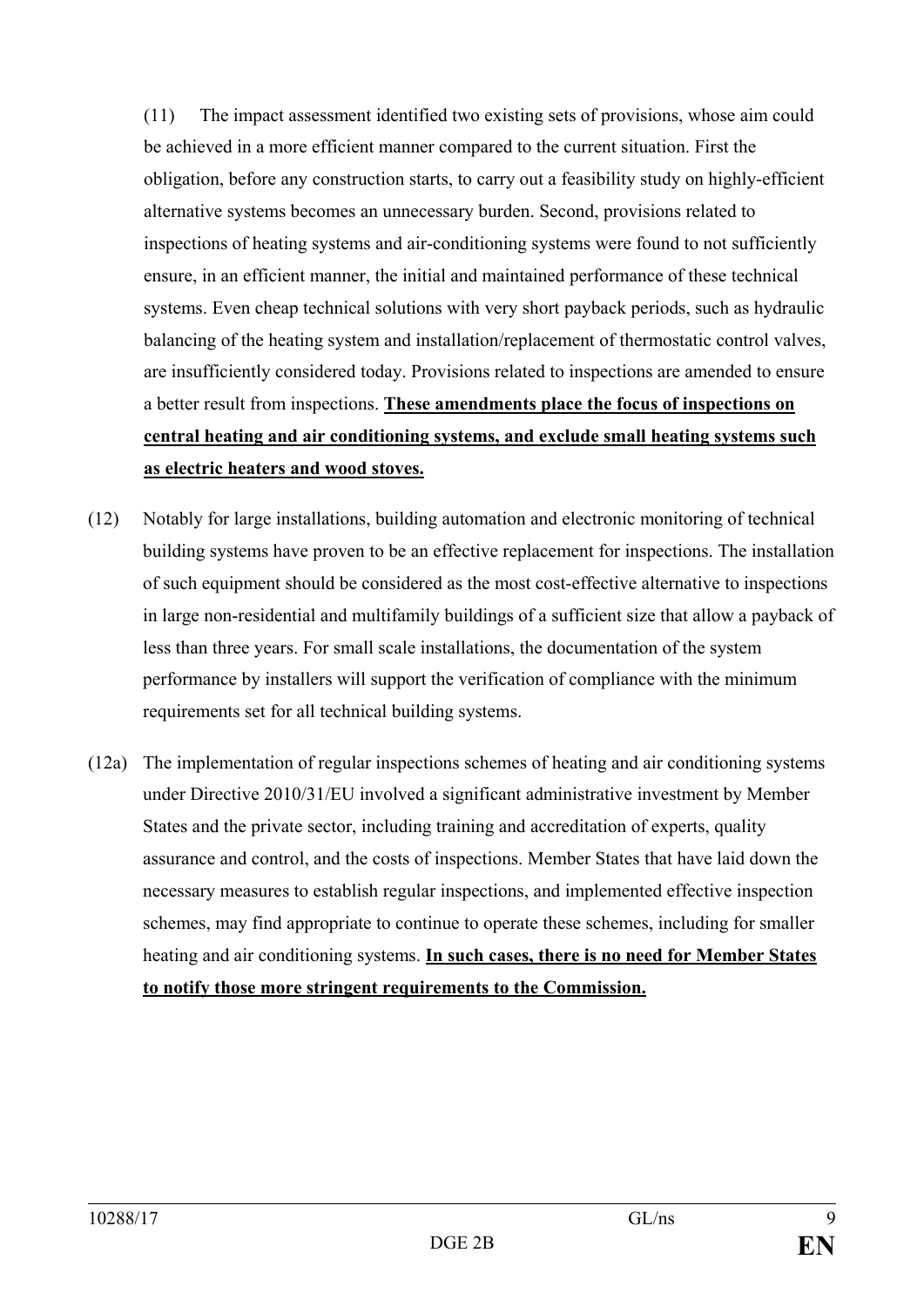- (13) To ensure their best use in building renovation, financial measures related to energy efficiency should be linked to the quality of renovation works. These measure sshould therefore be linked to the performance of the equipment or material used for the renovation, and to the level of certification or qualification of the installer, or to the improvement achieved due to the renovation, which should be assessed by comparing energy performance certificates (EPCs) issued before and after the renovation, or another transparent and proportionate method.
- (14) [deleted]
- (15) The current independent control systems for EPCs can be used for compliance checking and should be strengthened to ensure certificates are of good quality. Where the independent control systems for EPCs is complemented by a database, going beyond the requirements of this Directive, it can be used for compliance checking and for producing statistics on the regional/national building stocks. High-quality data on the building stock is needed and this could be partially generated by the databases that almost all Member States are currently developing and managing for EPCs.
- (16) To meet the objectives of energy efficiency policy for buildings, the transparency of EPCs should be improved by ensuring that that all necessary parameters for calculations, for both certification and minimum energy performance requirements, are set out and applied consistently. Member States should put in place adequate measures to ensure, for example, that the performance of installed, replaced or updated technical building systems for space heating, air conditioning or water heating is documented in view of building certification and compliance checking.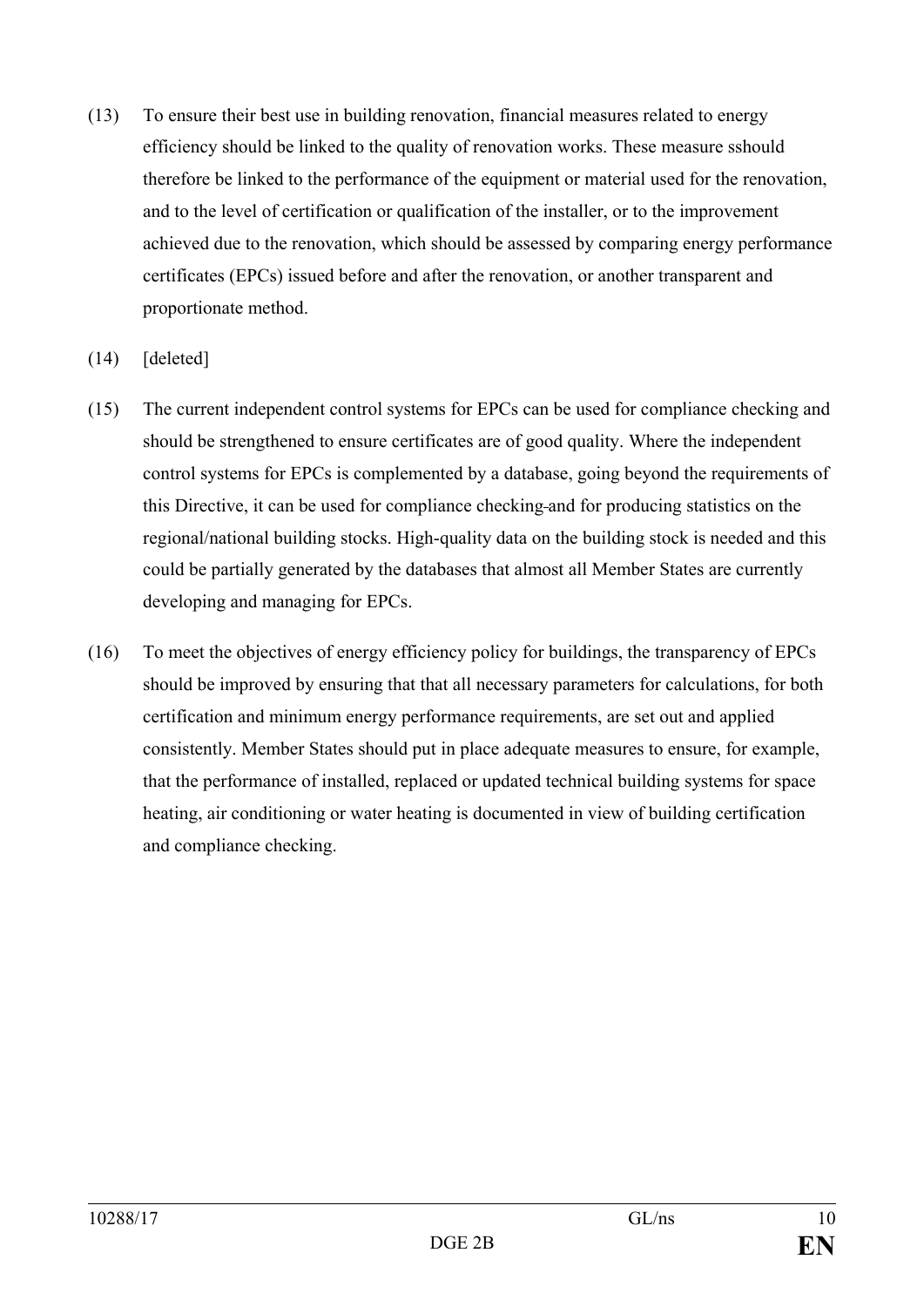- (17) Commission Recommendation (EU) 2016/1318 of 29 July 2016 on nearly zero-energy buildings presented how the implementation of the Directive could simultaneously ensure the transformation of the building stock and the shift to a more sustainable energy supply, which also supports the heating and cooling strategy<sup>[1](#page-10-0)</sup>. To make sure appropriate implementation takes place, the general framework for the calculation of the energy performance of buildings should be updated with the support of the work elaborated by the European Committee for Standardisation (CEN), under Mandate M/480 that was given by the European Commission.
- (18) The provisions of this Directive should not prevent Member States from setting more ambitious energy performance requirements at building level and for building elements as long as such measures are compatible with Union law. It is consistent with the objectives of this Directive and of Directive 2012/27/EC that these requirements may, in certain circumstances, limit the installation or use of products subject to other applicable Union harmonisation legislation, provided that such requirements should not constitute an unjustifiable market barrier.
- (19) The objectives of this Directive, namely to reduce the energy needed to meet the energy demand associated with the typical use of buildings, cannot be adequately achieved by the Member States acting alone. The objectives of the Directive can be more effectively ensured by acting at Union level because this guarantees consistency shared objectives, understanding and political drive. Therefore, the Union adopts measures in accordance with the principle of subsidiarity as set out in Article 5 of the Treaty on the European Union. In accordance with the principle of proportionality, as also set out in that Article, this Directive does not go beyond what is necessary to achieve those objectives.

<span id="page-10-0"></span>**<sup>1</sup>** COM(2016) 51 final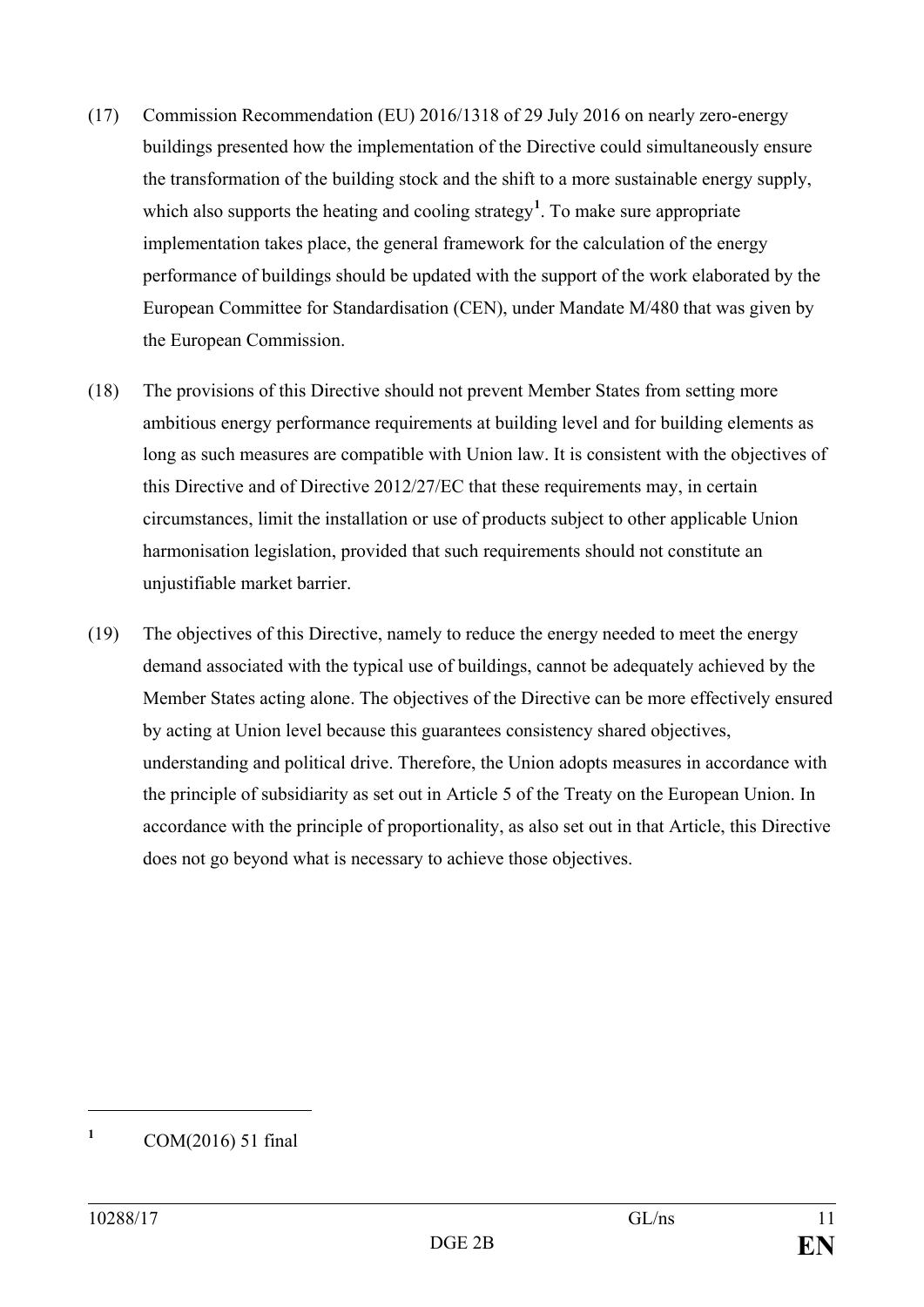- (20) In accordance with the Joint Political Declaration of 28 September 2011 of Member States and the Commission on explanatory documents**[1](#page-11-0)** , Member States have undertaken to accompany, in justified cases, the notification of their transposition measures with one or more documents explaining the relationship between the components of a directive and the corresponding parts of national transposition instruments. With regard to this Directive, the legislator considers the transmission of such documents to be justified.
- (21) Directive 2010/31/EU should therefore be amended accordingly,

HAVE ADOPTED THIS DIRECTIVE:

<span id="page-11-0"></span>**<sup>1</sup>** OJ C 369, 17.12.2011, p. 14.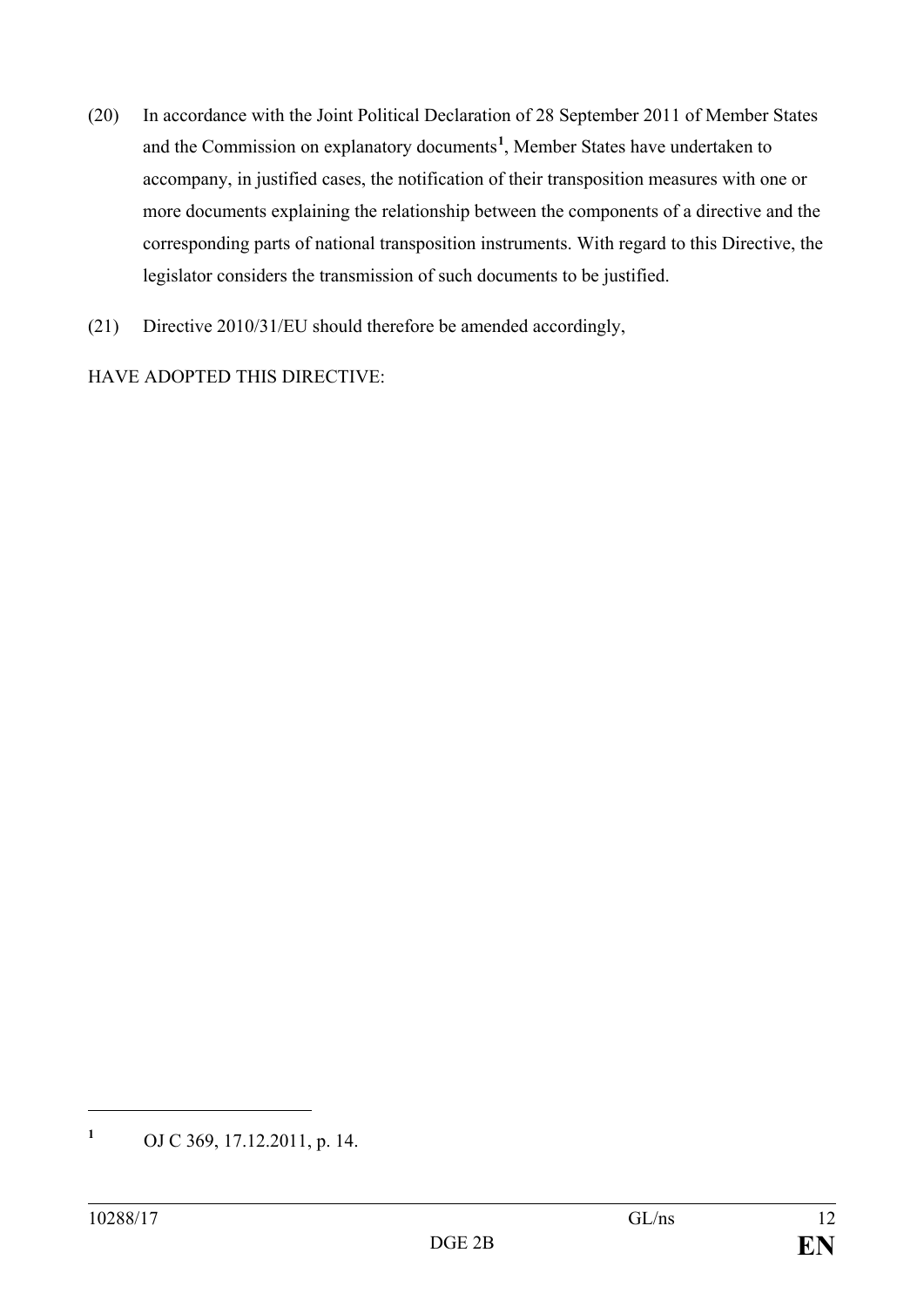#### *Article 1*

Directive 2010/31/EU is amended as follows:

(1) in Article 2, points 3 is replaced by the following:

'3. 'technical building system' means technical equipment for space heating, space cooling, ventilation, domestic hot water, built-in lighting, building automation and control, on-site electricity generation, or a combination of such systems, including those using energy from renewable sources, of a building or building unit;';

(1a) in Article 2, the following points 15a and 15b and 20 are added:

'15a. 'heating system' means a combination of the components required to provide a form of indoor air treatment, by which temperature is increased';

'15b. heat generator' means the part of a heating system that generates useful heat using one or more of the following processes:

(a) the combustion of fuels in, for example, a boiler;

(b) the Joule effect, taking place in the heating elements of an electric resistance heating system;

(c) capturing heat from ambient air, ventilation exhaust air, water or ground heat source(s) using a heat pump';

(20) micro isolated system' means any system with consumption less than 500 GWh in the year 1996, where there is no connection with other systems;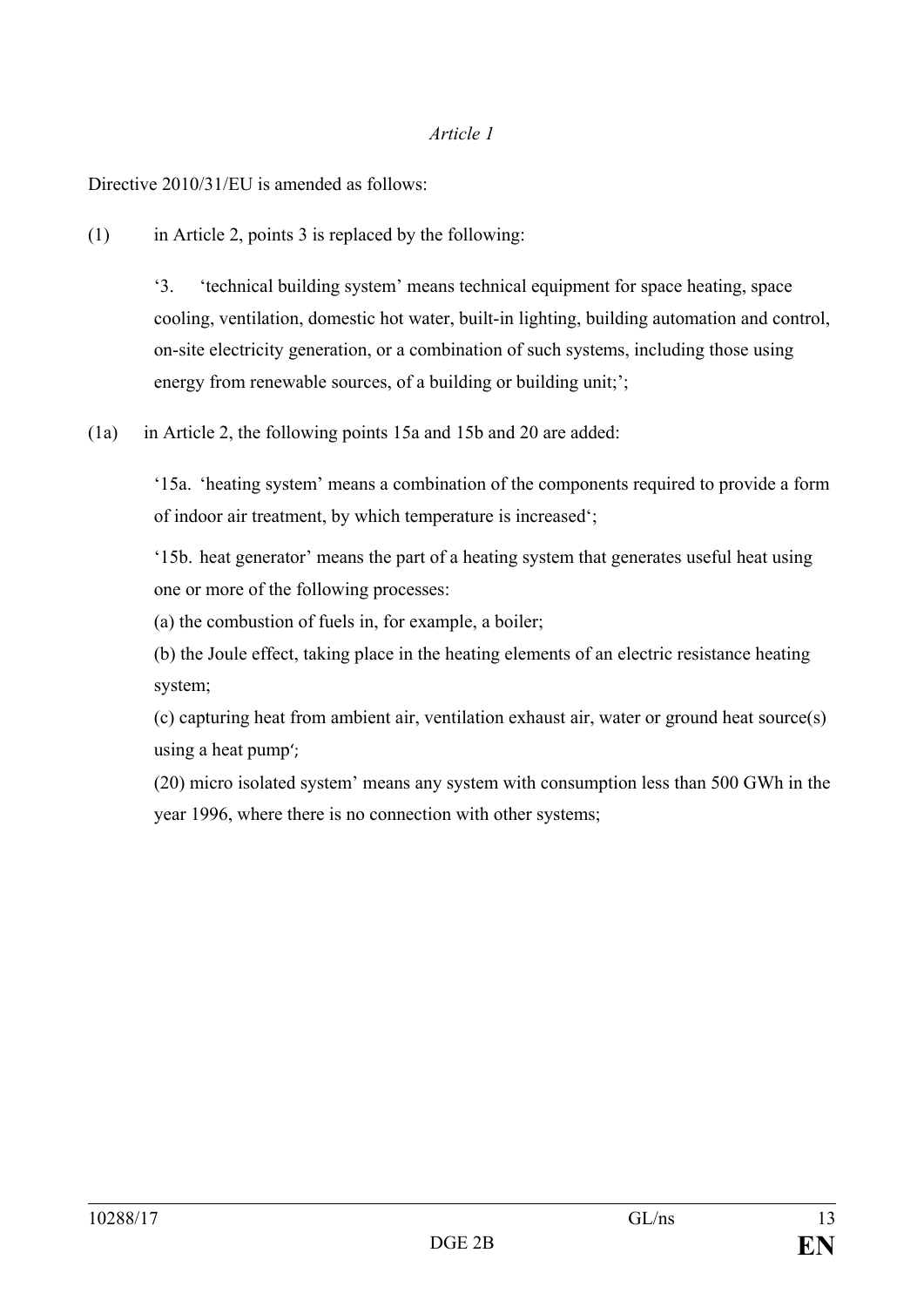(2) after Article 2, an Article 2a 'Long-term renovation strategy' is inserted:

# *'Article 2a*

- 1. Member States shall establish a long-term strategy for mobilising investment in the renovation of the national stock of residential and non-residential buildings, both public and private. This strategy shall encompass:
	- (a) an overview of the national building stock based, as appropriate, on statistical sampling and expected share of refurbished buildings in 2020;
	- (b) identification of cost-effective approaches to renovations relevant to the building type and climatic zone;
	- (c) policies and measures to stimulate cost-effective deep renovations of buildings, including staged deep renovations;
	- (d) a forward-looking perspective to guide investment decisions of individuals, the construction industry and financial institutions;
	- (e) an evidence-based estimate of expected energy savings and wider benefits.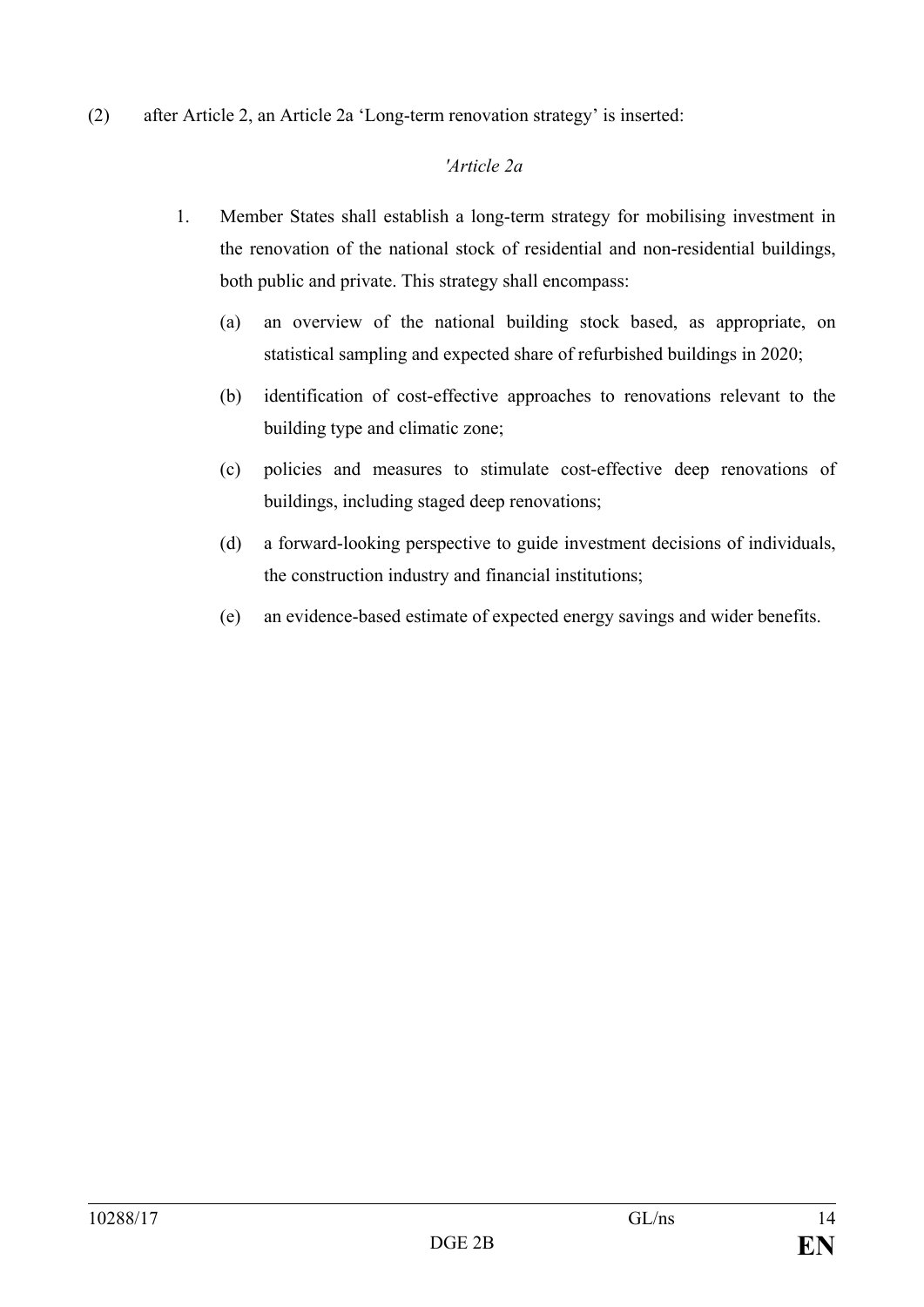2. In their long-term renovation strategy Member States shall set out a roadmap with measures that aim, with a view to the long term 2050 goal of reducing greenhouse gas emissions in the EU by 80-95 % compared to 1990, to ensure a highly energy efficient and decarbonised national building stock. The roadmap shall include indicative milestones for 2030 and 2050.

In addition, the long term renovation strategy shall take into account the need to alleviate energy poverty, in accordance with the criteria defined by Member States. **[1](#page-14-0)**

3. To guide investment decisions as referred to in point (d) of paragraph 1, Member States shall consider the introduction of mechanisms for:

- (a) the aggregation of projects, to make it easier for investors to fund the renovations referred to in points (b) and (c) in paragraph 1;
- (b) reducing the perceived risk of energy efficiency operations for investors and the private sector; and
- (c) the use of public funding to leverage additional private-sector investment or address specific market failures.

# **4. Member States may use their long term renovation strategies to address risks related to intense seismic activity affecting energy efficiency renovations and the lifetime of buildings.**';

(3) Article 6 is replaced by the following:

<span id="page-14-0"></span><sup>&</sup>lt;sup>1</sup> Subject to the outcome of the discussions on Directive [XXXX] on common rules for the internal market in electricity, Article 29 of that Directive may be cross-referenced. In addition, recitals 40 or 41of that Directive should be supplemented with a clarification that energy policy is considered as a potential contribution to mitigating energy poverty in general and not as its cause.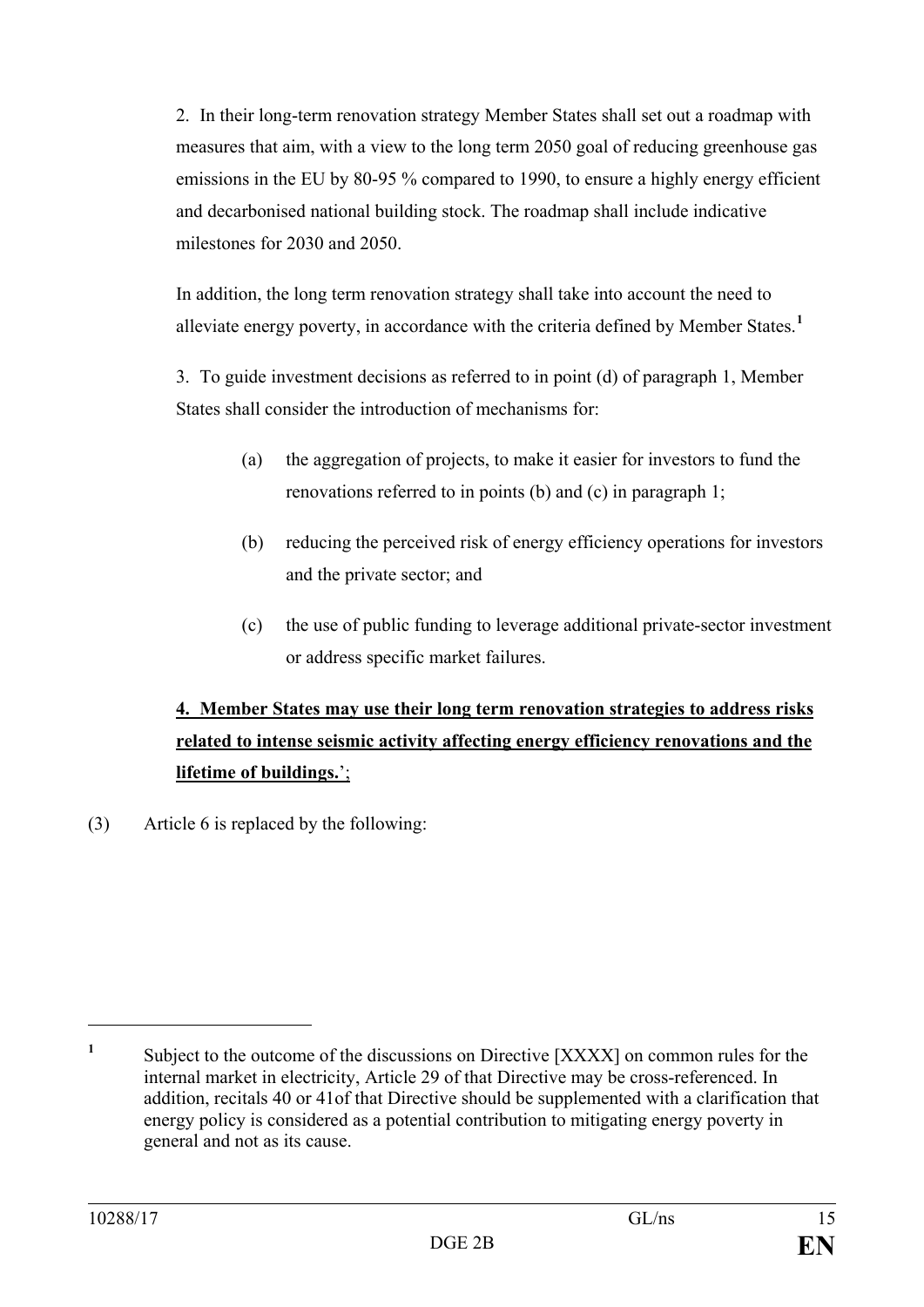### 'Article 6

### New buildings

Member States shall take the necessary measures to ensure that new buildings meet the minimum energy performance requirements set in accordance with Article 4.'

(4) in Article 7, the fifth subparagraph is deleted;

(5) Article 8 is amended as follows:

- (a) in paragraph 1, the third subparagraph is deleted;
- (b) paragraph 2 is replaced by the following:

'2. With regard to new non-residential buildings and those undergoing major renovation, provided that the building has more than ten parking and the building and the car park are owned by the same entity, Member States shall ensure that:

a) if the car park is located inside the building, and, for major renovations, the renovation measures include the car park or the electric infrastucture of the building; or

b) if the car park is physically adjacent to the building and, for major renovations, the renovation measures include the car park,

at least one recharging point within the meaning of Directive 2014/94/EU on the deployment of alternative fuels infrastructure**[1](#page-15-0)** , is installed, which is capable of starting and stopping charging in reaction to price signals, together with ducting infrastructure, that is to say the conduits for electric cables, to enable the installation at a later stage of recharging points for electric vehicles for at least one in every three parking spaces.

<span id="page-15-0"></span>**<sup>1</sup>** OJ L 307, 28.10.2014, p. 1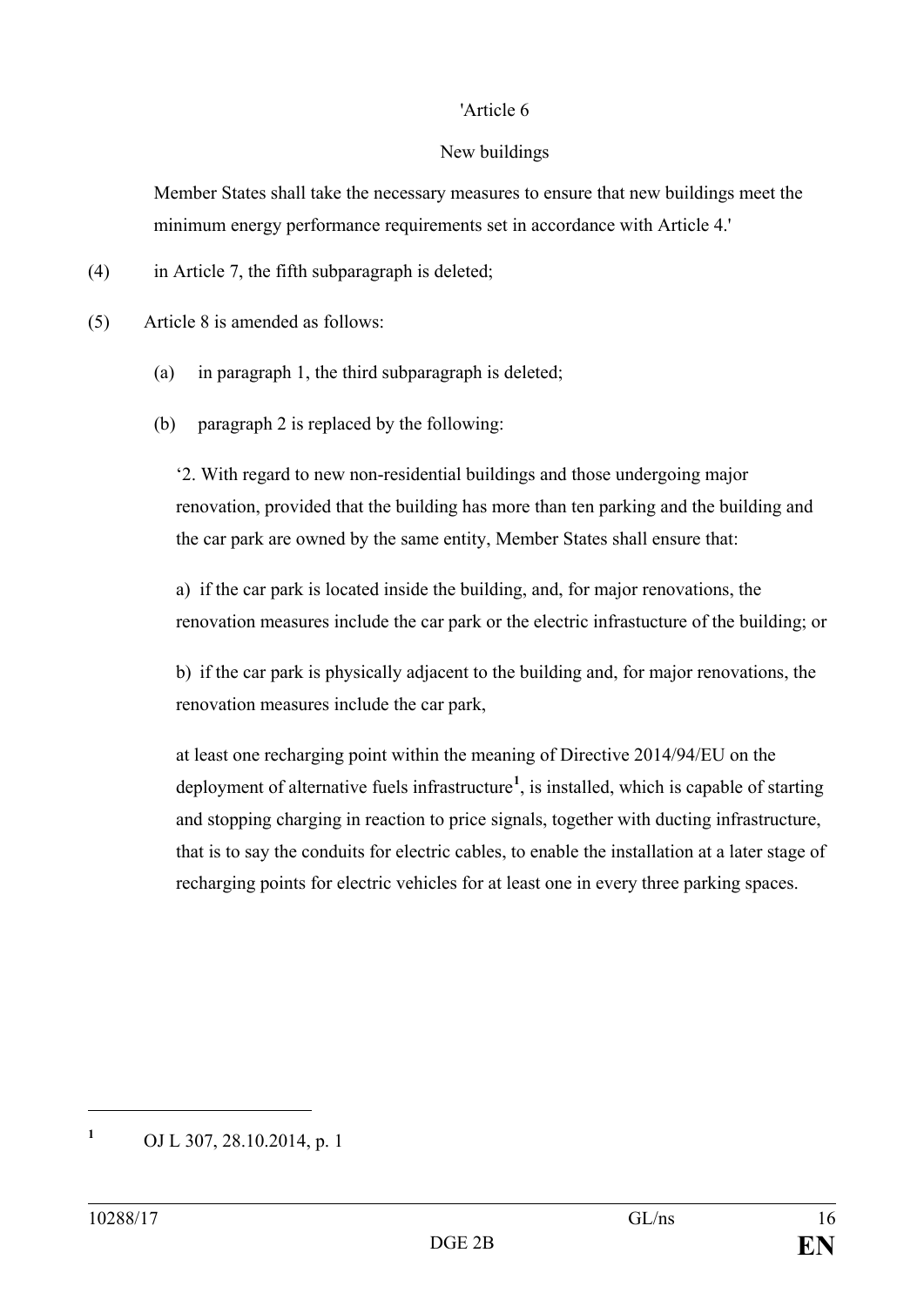The Commission shall report to the European Parliament and the Council by 1 January 2023 on the scope for European building policy to contribute to the promotion of electromobility and propose measures if appropriate.

Member States may decide not to set or apply the requirements referred to in the first subparagraph to buildings owned and occupied by small and medium-sized enterprises as defined in Title I of the Annex to Commission Recommendation 2003/361/EC of 6 May 2003.

3. With regard to new residential buildings and those undergoing major renovations, provided that the building has more than ten parking spaces, Member States shall ensure that:

a) if the car park is located inside the building, and, for major renovations, the renovation measures include the car park or the electric infrastucture of the building; or

b) if the car park is physically adjacent to the building and, for major renovations, the renovation measures include the car park,

ducting infrastructure, that is to say the conduits for electric cables, is installed, in order to enable at a later stage the installation of recharging points for electric vehicles for every parking space.

3a. Paragraph 2 and paragraph 3 shall not apply to buildings in relation to which building permit applications or equivalent applications have been submitted before or within one year after the date referred to in Article 3(1) of this Directive.

3b. Member States shall provide for **measures in order to** simpl**ify** ied permitting and approval procedures allowing both owners and tenants to **the** deploy**ment of** recharging points in new and existing residential and non-residential buildings, without prejudice to the property and tenancy law of the Member States.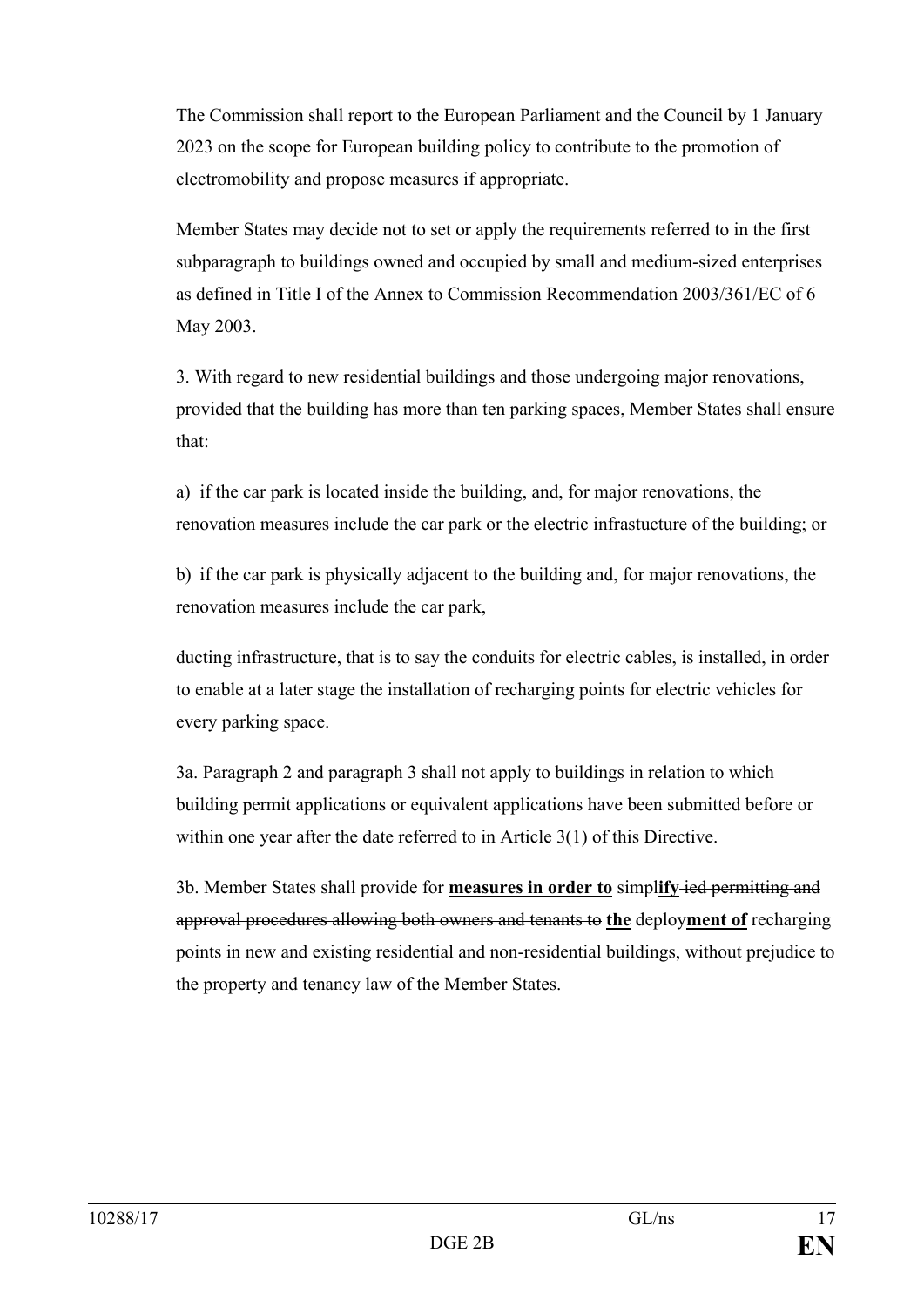4. Member States may decide not to set or apply the requirements referred to in paragraphs 2 and 3 to public buildings which are already covered by Directive 2014/94/EU **and to buildings located in micro isolated energy systems or in outermost regions within the meaning of Article 349 TFEU if this would lead to substantial problems for the operation of the local energy system and would endanger the stability of the local grid.**

4a. For existing buildings, Member States may decide not to apply or set the requirements set out in paragraphs 2 and 3, if the cost of the recharging and ducting installations exceeds 5% of the total cost of the major renovation.

4b. Member States which can demonstrate that the application of all or some of the requirements of paragraphs (2) and (3) would lead to substantial problems for the operation of a micro isolated energy system or of the energy system of an outermost region within the meaning of Article 349 TFEU and would endanger the stability of the local grid may apply to the Commission for a derogation. The Member State concerned shall submit all relevant information to the Commission which shall inform the other Member States before taking a decision. That decision shall be published in the Official Journal of the European Union.

(c) the following paragraphs 5 and 6 are added:

'5. Member States shall ensure that, when a technical building system for space heating, air conditioning or water heating is installed, replaced or upgraded, unless this does not have an impact on its energy performance, the new performance of the system or of the altered part is documented and passed on to the building owner, so that it remains available and can be used for the verification of compliance with the minimum requirements set pursuant to paragraph 1 and the issue of energy performance certificates. Without prejudice to Article 12, Member States shall decide whether to require the issue of a new energy performance certificate.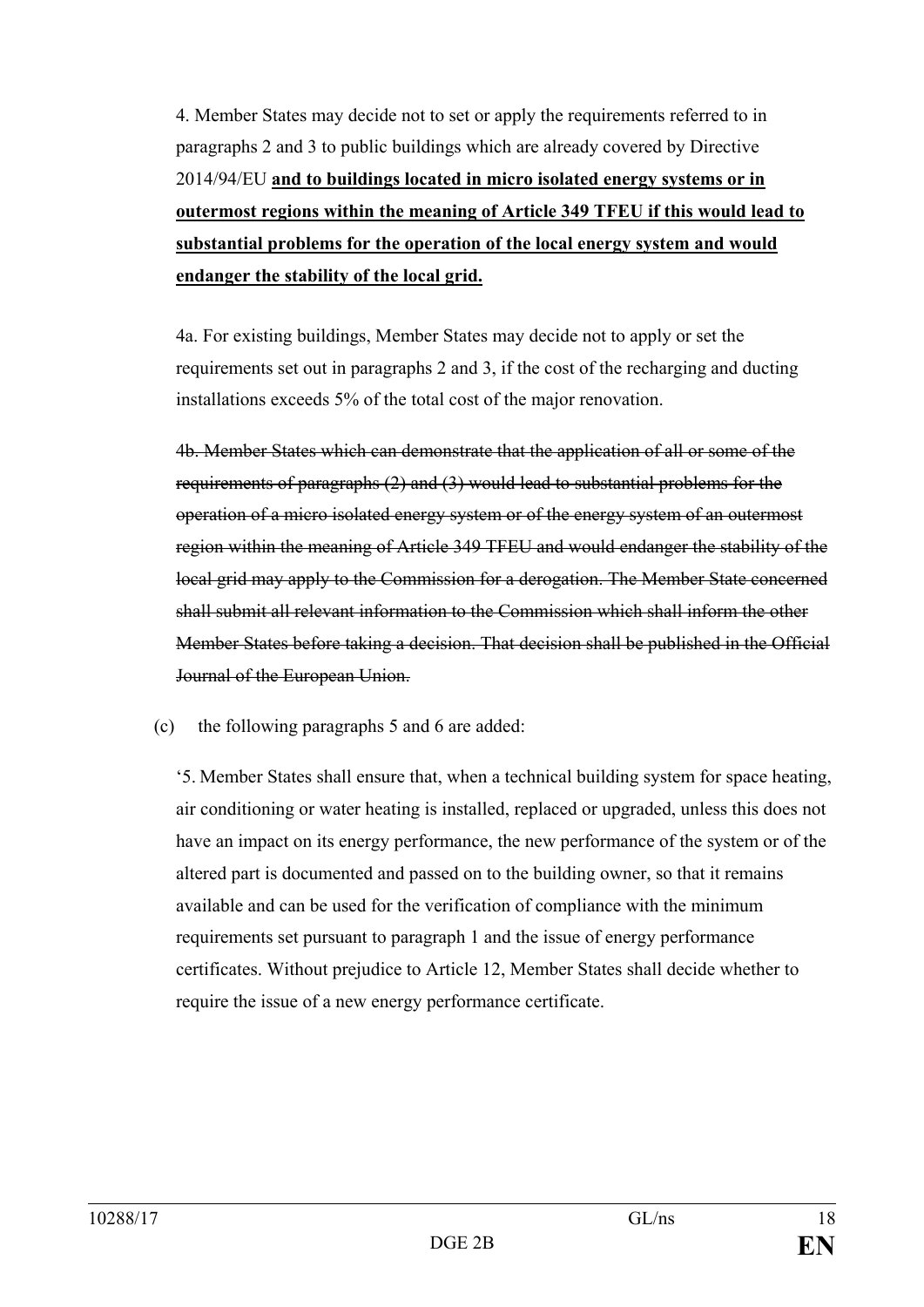6. The Commission shall, by 31 December 2019, in consultation with the relevant sectors, adopt a voluntary common European Union scheme for rating the smart readiness of buildings. This scheme will include the definition of a smart readiness indicator, will establish a methodology to calculate it and will provide technical input on the modalities for its effective implementation at national level, in line with Annex Ia. That measure shall be adopted in accordance with the examination procedure referred to in Article 26. Member States may recognise or use the scheme by adapting it to national circumstances. The scheme for rating the smart readiness of a building shall be voluntary for both building owners and Member States. '

- (6) Article 10 is amended as follows:
	- (a) paragraph 6 is replaced by the following:
		- '6. Member States shall link their financial measures for energy efficiency improvements in the renovation of buildings:
		- a) to the energy performance of the equipment or material used for the renovation. In this case, the equipment or material used for the renovation shall be installed by an installer with the relevant level of certification or qualification, or
		- b) to the improvement achieved due to such renovation by comparing energy performance certificates issued before and after renovation; or
		- c) to the results of another relevant, transparent and proportionate method that indicates the improvement in energy performance.';
	- (b) the following paragraph 6a is inserted:

'6a. If Member States put in place a database for EPCs, aggregated anonymised data compliant with EU and national data protection requirements shall be made available on request for statistical and research purposes, at least to the public authorities.';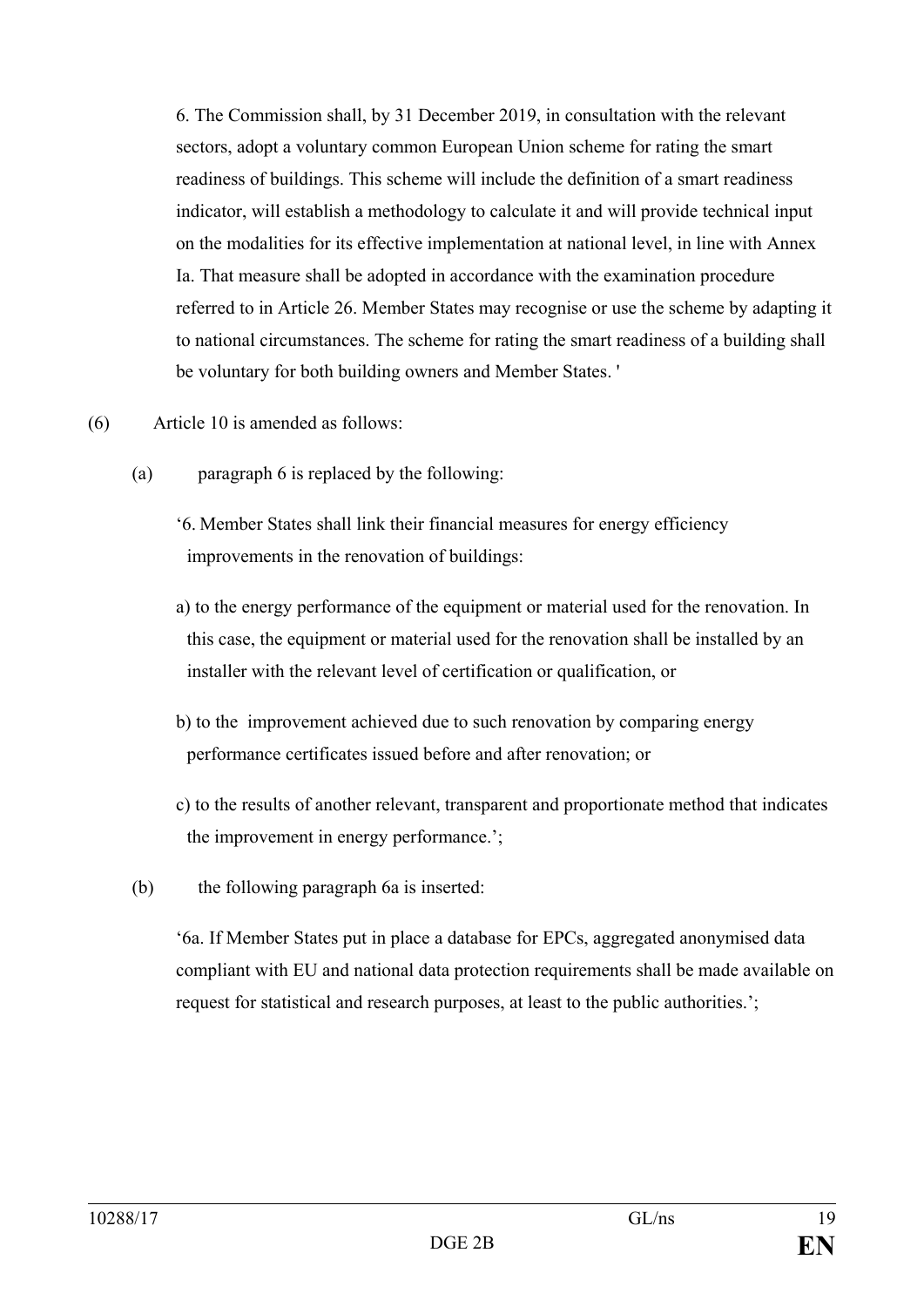- (7) Article 14 is amended as follows:
	- (a) paragraph 1 is replaced by the following:

'1. Member States shall lay down the necessary measures to establish a regular inspection of the accessible parts of systems with an effective rated output for space heating purposes of over 70 kW, such as the heat generator, control system and circulation pump(s) used for heating buildings. That inspection shall include an assessment of the heat generator efficiency and the heat generator sizing compared with the heating requirements of the building. The assessment of the heat generator sizing does not have to be repeated as long as no changes were made to the heating system or as regards the heating requirements of the building in the meantime.

# **Member States that maintain more stringent requirements pursuant to Article 1(3) shall be exempted from the obligation to notify them to the Commission.'**;

(b) paragraphs 2, 3, 4 and 5 are deleted and replaced by the following:

'2a. As an alternative to paragraph 1, Member States may opt to take measures to ensure that adequate advice is given to users concerning the replacement of heat generators, other modifications to the heating system and alternative solutions to assess the efficiency and appropriate size of the heating generator. The overall impact of this approach shall be equivalent to the impact arising from the measures taken pursuant to paragraph 1.

2. As an alternative to paragraph 1 for non-residential buildings, Member States may set requirements to ensure that they are equipped with building automation and control systems. These systems shall be capable of:

(a) continuously monitoring, analysing and allowing for adjusting energy usage;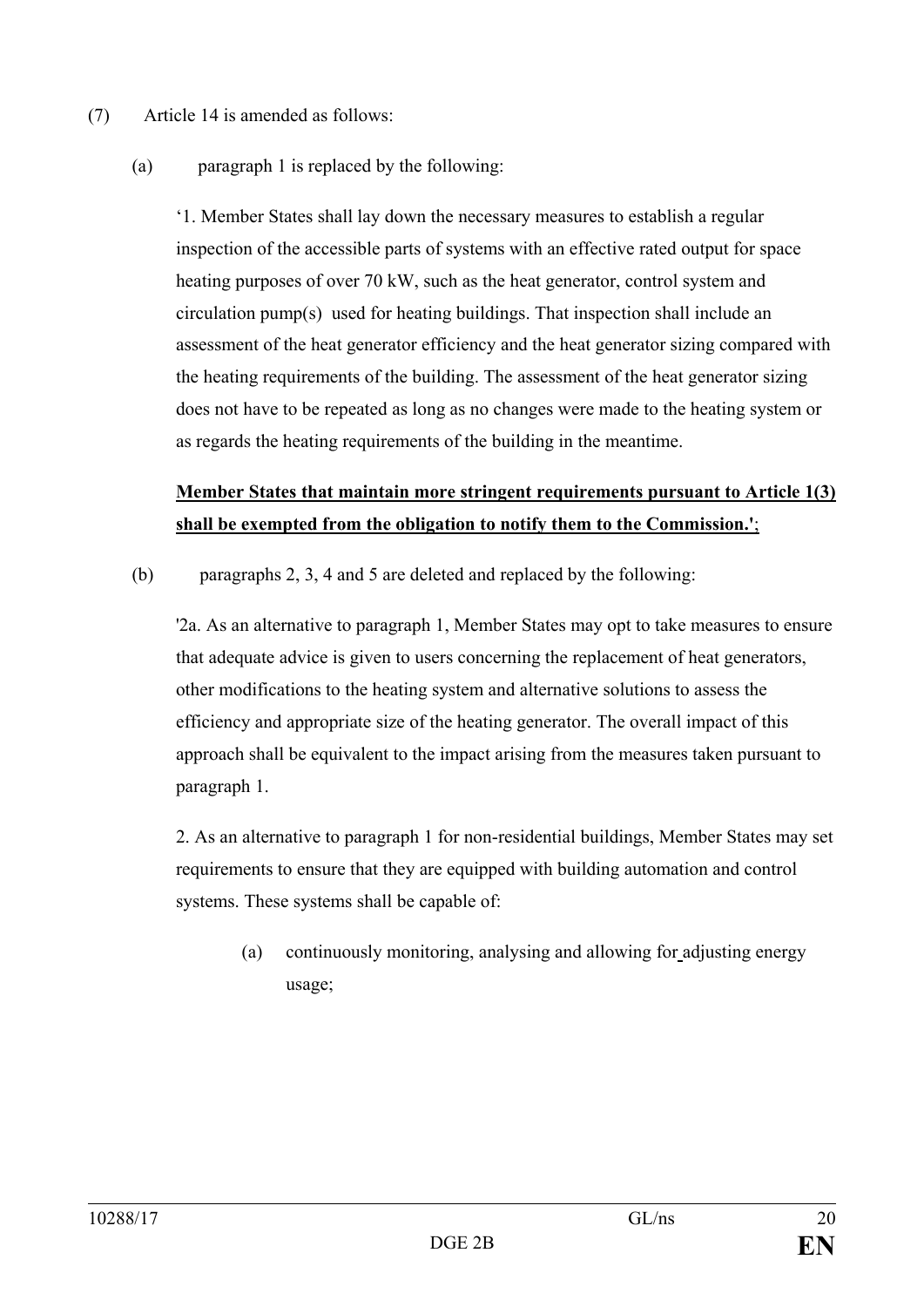- (b) benchmarking the building's energy efficiency, detecting losses in efficiency of technical building systems, and informing the person responsible for the facilities or technical building management about opportunities for energy efficiency improvement;
- (c) allowing communication with connected technical building systems and other appliances inside the building, and being interoperable with technical building systems across different types of proprietary technologies, devices and manufacturers.

3. As an alternative to paragraph 1 for residential buildings, Member States may set requirements to ensure that they are equipped:

- (a) with continuous electronic monitoring that measures systems' efficiency and inform building owners or managers when it has fallen significantly and when system servicing is necessary, and
- (b) with effective control functionalities to ensure optimum generation, distribution and use of energy.';
- (8) Article 15 is amended as follows:
	- (a) paragraph 1 is replaced by the following:

'1. Member States shall lay down the necessary measures to establish a regular inspection of the accessible parts of air-conditioning systems with an effective rated output of over 70 kW. The inspection shall include an assessment of the airconditioning efficiency and the sizing compared to the cooling requirements of the building. The assessment of the sizing does not have to be repeated as long as no changes were made to this air-conditioning system or as regards the cooling requirements of the building in the meantime.

# **Member States that maintain more stringent requirements pursuant to Article 1(3) shall be exempted from the obligation to notify them to the Commission.**';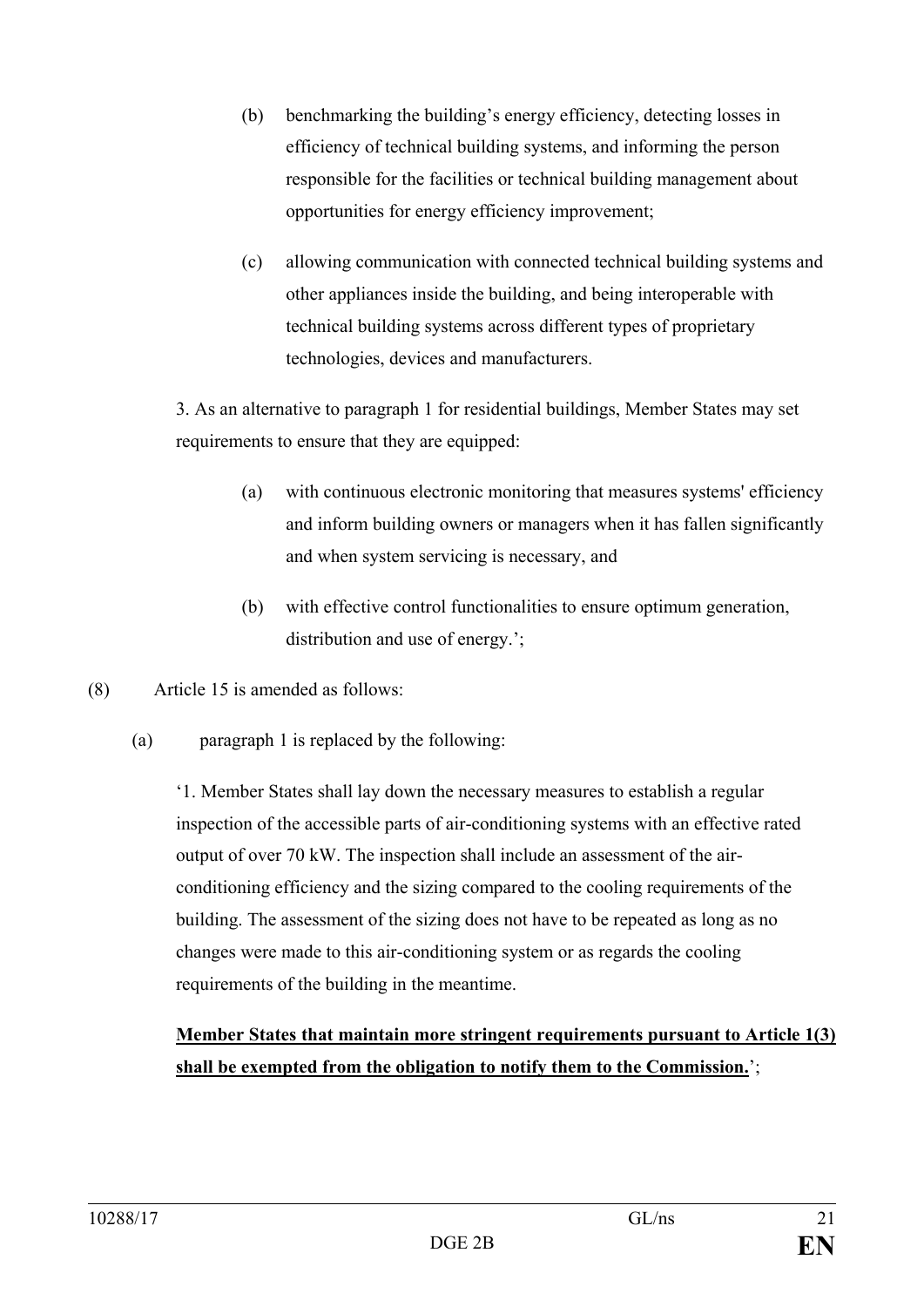### (b) paragraphs 2, 3, 4 and 5 are deleted and replaced by the following:

'2a. As an alternative to paragraph 1, Member States may opt to take measures to ensure the provision of advice to users concerning the replacement of air-conditioning systems, other modifications to the air-conditioning system and alternative solutions to assess the efficiency and appropriate size of the air-conditioning system. The overall impact of this approach shall be equivalent to that arising from the provisions set out in paragraph 1.

2. As an alternative to paragraph 1 for non-residential buildings, Member States may set requirements to ensure that they are equipped with building automation and control systems. These systems shall be capable of:

- (a) continuously monitoring, analysing and adjusting energy usage;
- (b) benchmarking the building's energy efficiency, detecting losses in efficiency of technical building systems, and informing the person responsible for the facilities or technical building management about opportunities for energy efficiency improvement;
- (c) allowing communication with connected technical building systems and other appliances inside the building, and being interoperable with technical building systems across different types of proprietary technologies, devices and manufacturers.

3. As an alternative to paragraph 1 for residential buildings, Member States may set requirements to ensure that they are equipped:

- (a) with continuous electronic monitoring that measures systems' efficiency and inform building owners or managers when it has fallen significantly and when system servicing is necessary, and
- (b) with effective control functionalities to ensure optimum generation, distribution and use of energy.';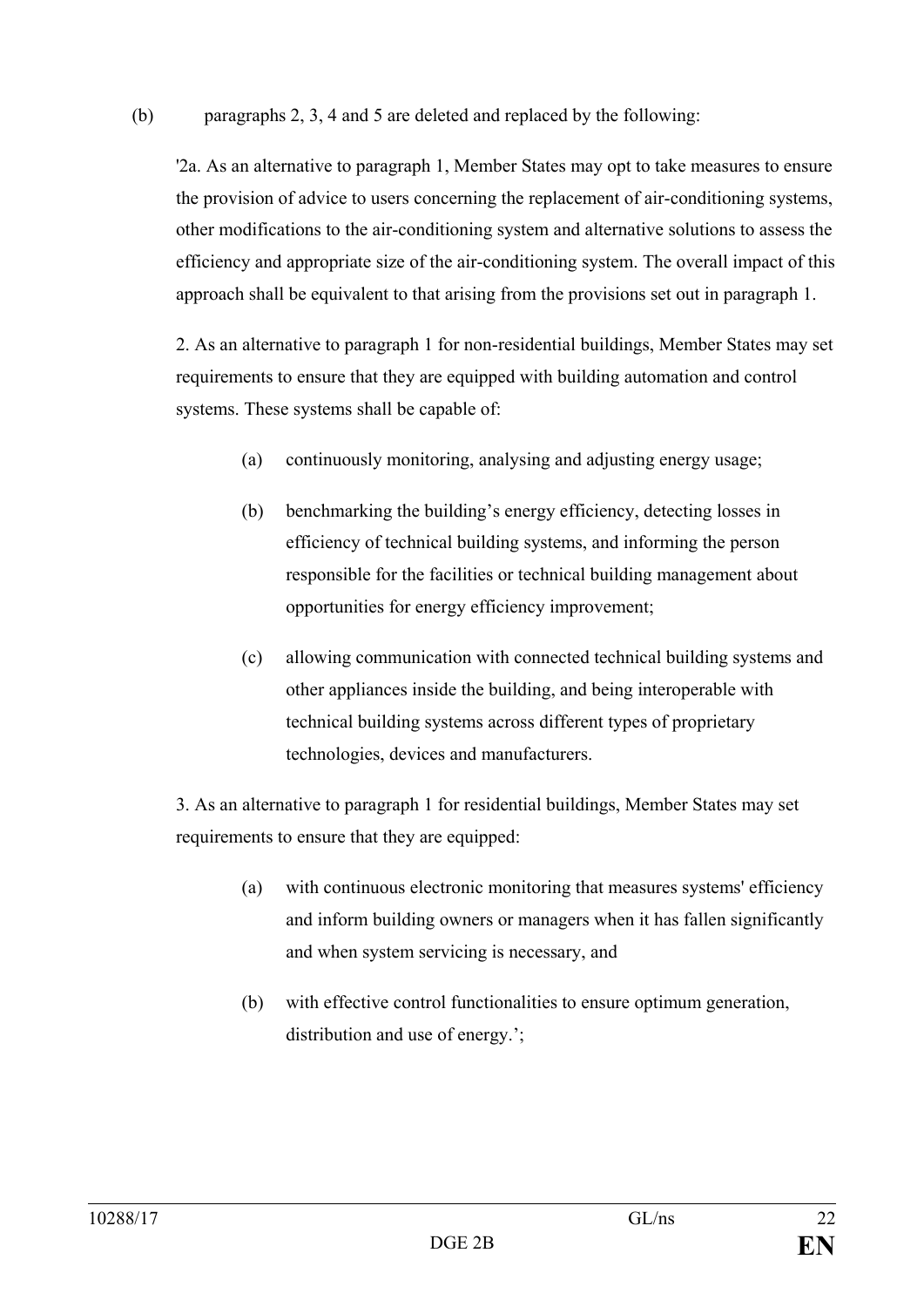(9) in Article 19, '2017' is replaced by '2028' and the following sentence is added:

'As part of this review, the Commission shall examine the role of district or neighbourhood approaches in European building policy, for instance in the context of overall refurbishment schemes applying to a number of buildings in a spatial context instead of a single building';

 $(10)$  in Article 20(2), the first subparagraph is replaced by the following:

'Member States shall in particular provide information to the owners or tenants of buildings on energy performance certificates, their purpose and objectives, on costeffective ways to improve the energy performance of the building and, where appropriate, on financial instruments available to improve the energy performance of the building.';

(11) Article 23 is replaced by the following:

## 'Article 23

## Exercise of the delegation

1. The power to adopt delegated acts referred to in Articles 5 and 22 is conferred on the Commission subject to the conditions laid down in this Article.

2. The power to adopt delegated acts referred to in Article 5 and 22 shall be conferred on the Commission for a period of 5 years from XXX [*date of entry into force of the Directive*]. The Commission shall draw up a report in respect of the delegation of power not later than nine months before the end of the 5-year period. The delegation of power shall be tacitly extended for periods of an identical duration, unless the European Parliament or the Council opposes such extension not later than three months before the end of each period.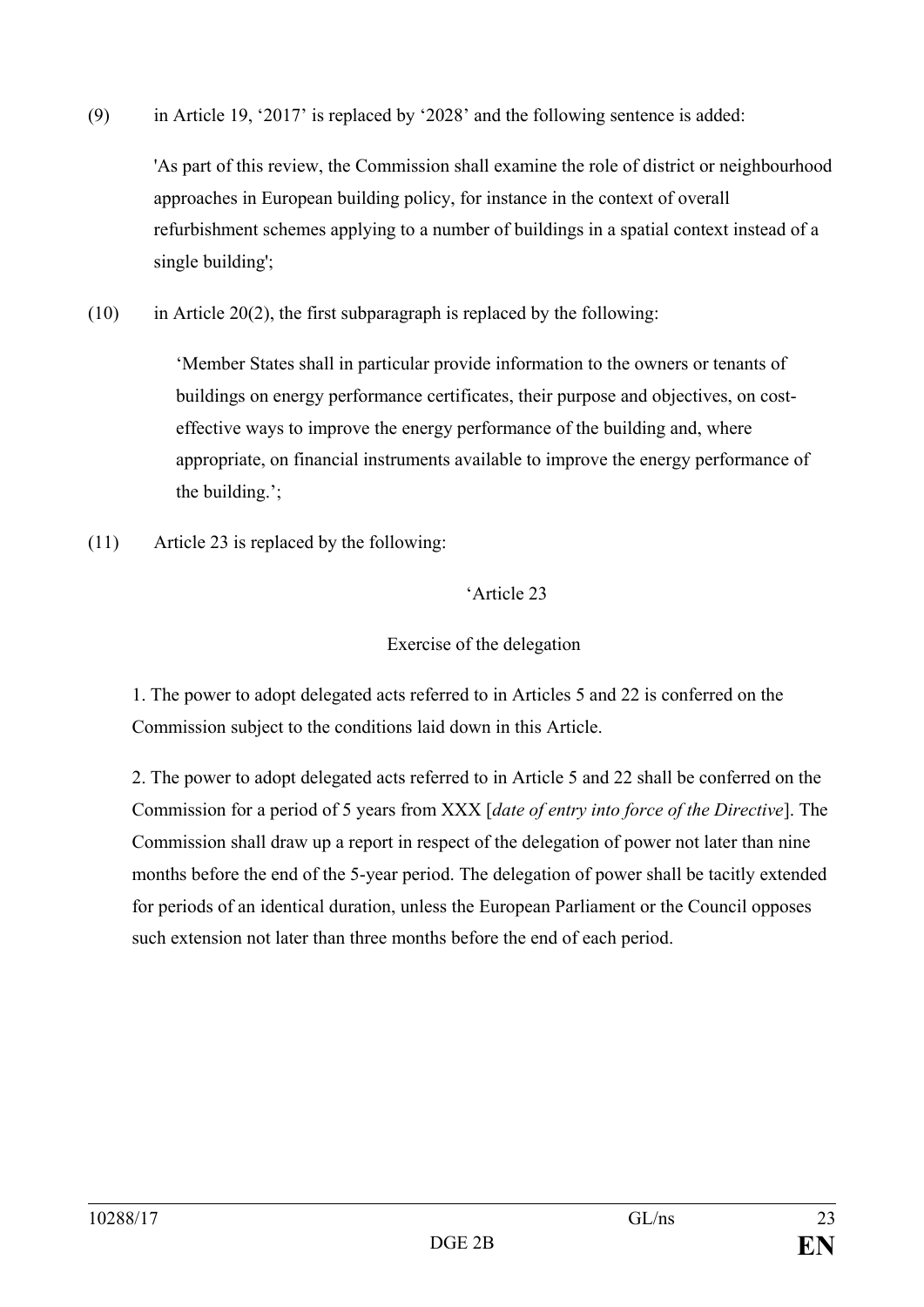3. The delegation of power referred to in Articles 5 and 22 may be revoked at any time by the European Parliament or by the Council. A decision to revoke shall put an end to the delegation of the power specified in that decision. It shall take effect the day following the publication of the decision in the Official Journal of the European Union or at a later date specified therein. It shall not affect the validity of any delegated acts already in force.

4. Before the adoption of a delegated act, the Commission shall consult experts designated by each Member State in accordance with the principles laid down in the Inter-institutional Agreement on Better Law-Making of 13 April 2016**[1](#page-23-0)** .

5. As soon as it adopts a delegated act, the Commission shall notify it simultaneously to the European Parliament and to the Council.

6. A delegated act adopted pursuant to Articles 5 and 22 shall enter into force only if no objection has been expressed either by the European Parliament or the Council within a period of two months of notification of that act to the European Parliament and the Council or if, before the expiry of that period, the European Parliament and the Council have both informed the Commission that they will not object. That period shall be extended by two months at the initiative of the European Parliament or the Council.';

(12) Articles 24 and 25 are deleted;

(12a) Article 26 shall be replaced by the following:

<span id="page-23-0"></span>**<sup>1</sup>** OJ L 123, 12.5.2016, p. 1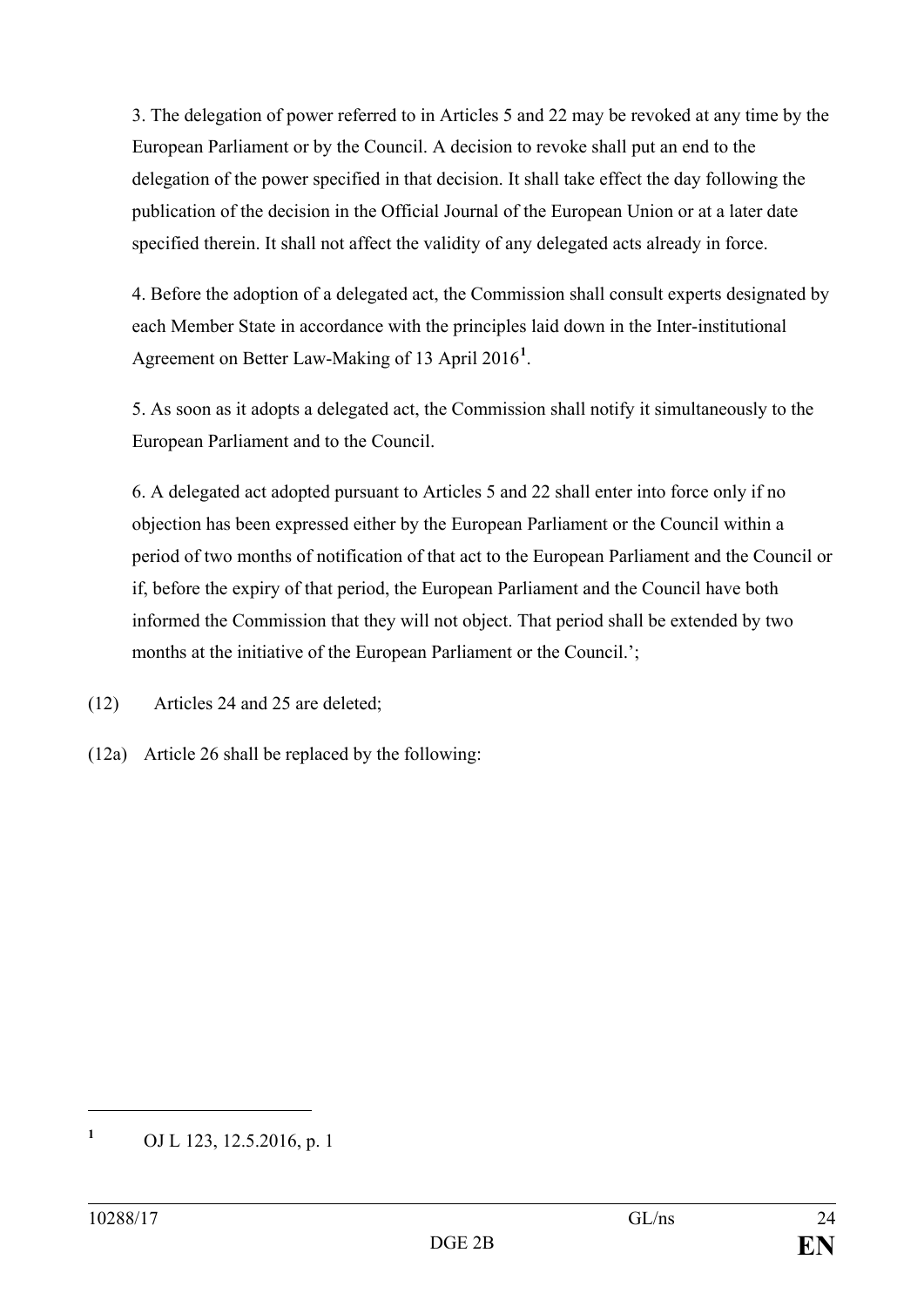### 'Article 26

# Committee procedure

1. The Commission shall be assisted by a committee. That committee shall be a committee within the meaning of Regulation (EU) No 182/2011.

2. Where reference is made to this paragraph, Article 5 of Regulation (EU) No 182/2011 shall apply.'

(13) The Annexes are amended in accordance with the Annex to this Directive.

## *Article 2*

With the exception of its last subparagraph, the provisions of Article4 of the Directive 2012/27/EU on energy efficiency**[1](#page-24-0)** are deleted.

# *Article 3*

1. Member States shall bring into force the laws, regulations and administrative provisions necessary to comply with this Directive by XXXX [*Please insert the date* [ ] *24 months following the date of entry into force*] at the latest. They shall immediately communicate to the Commission the text of those provisions.

When Member States adopt those provisions, they shall contain a reference to this Directive or be accompanied by such a reference on the occasion of their official publication. Member States shall determine how such reference is to be made.

<span id="page-24-0"></span>**<sup>1</sup>** OJ L 315, 14.11.2012, p. 13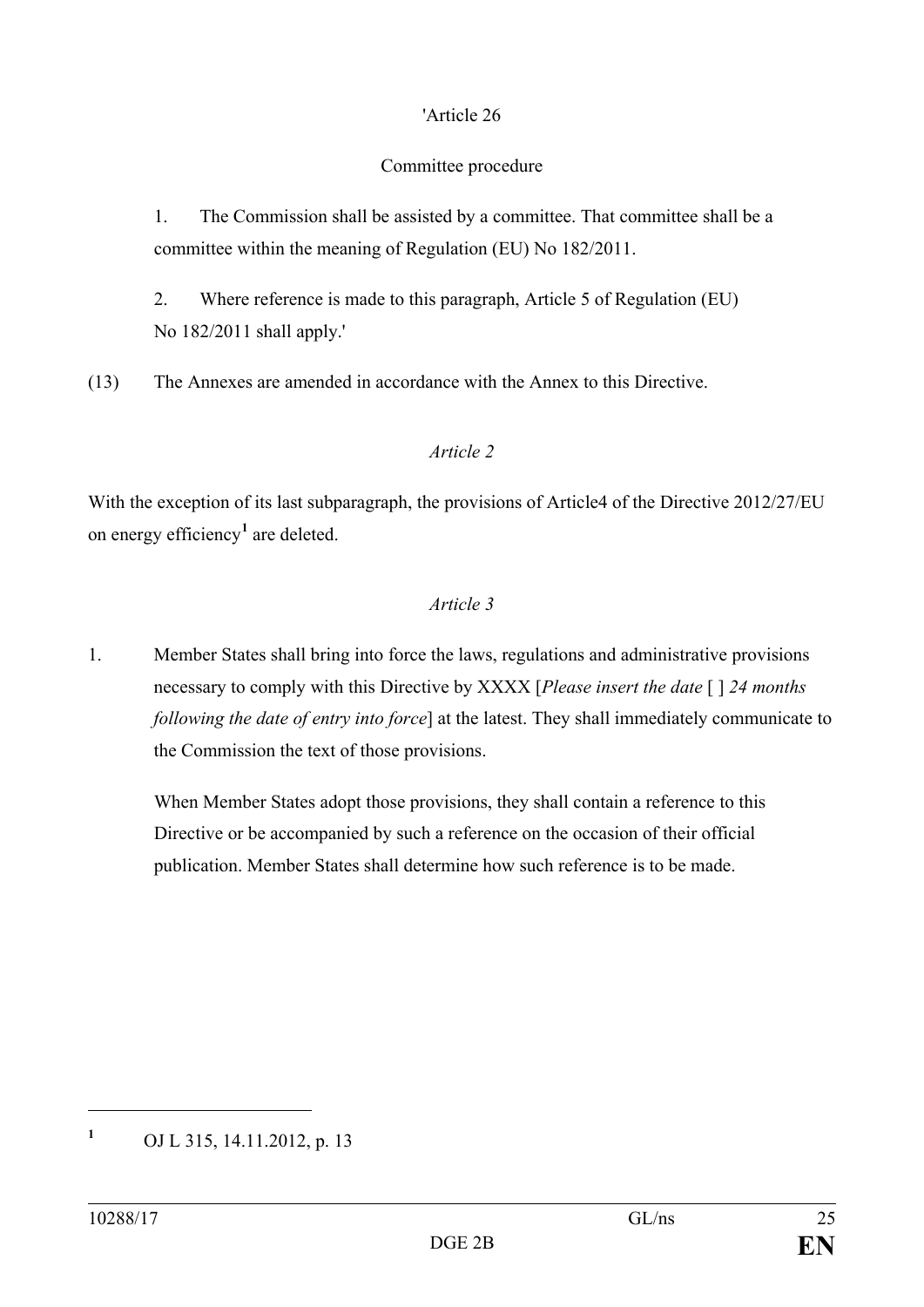2. Member States shall communicate to the Commission the text of the main provisions of national law which they adopt in the field covered by this Directive.

# *Article 4*

This Directive shall enter into force on the twentieth day following that of its publication in the *Official Journal of the European Union*.

# *Article 5*

This Directive is addressed to the Member States.

Done at Brussels,

*For the European Parliament For the Council The President The President*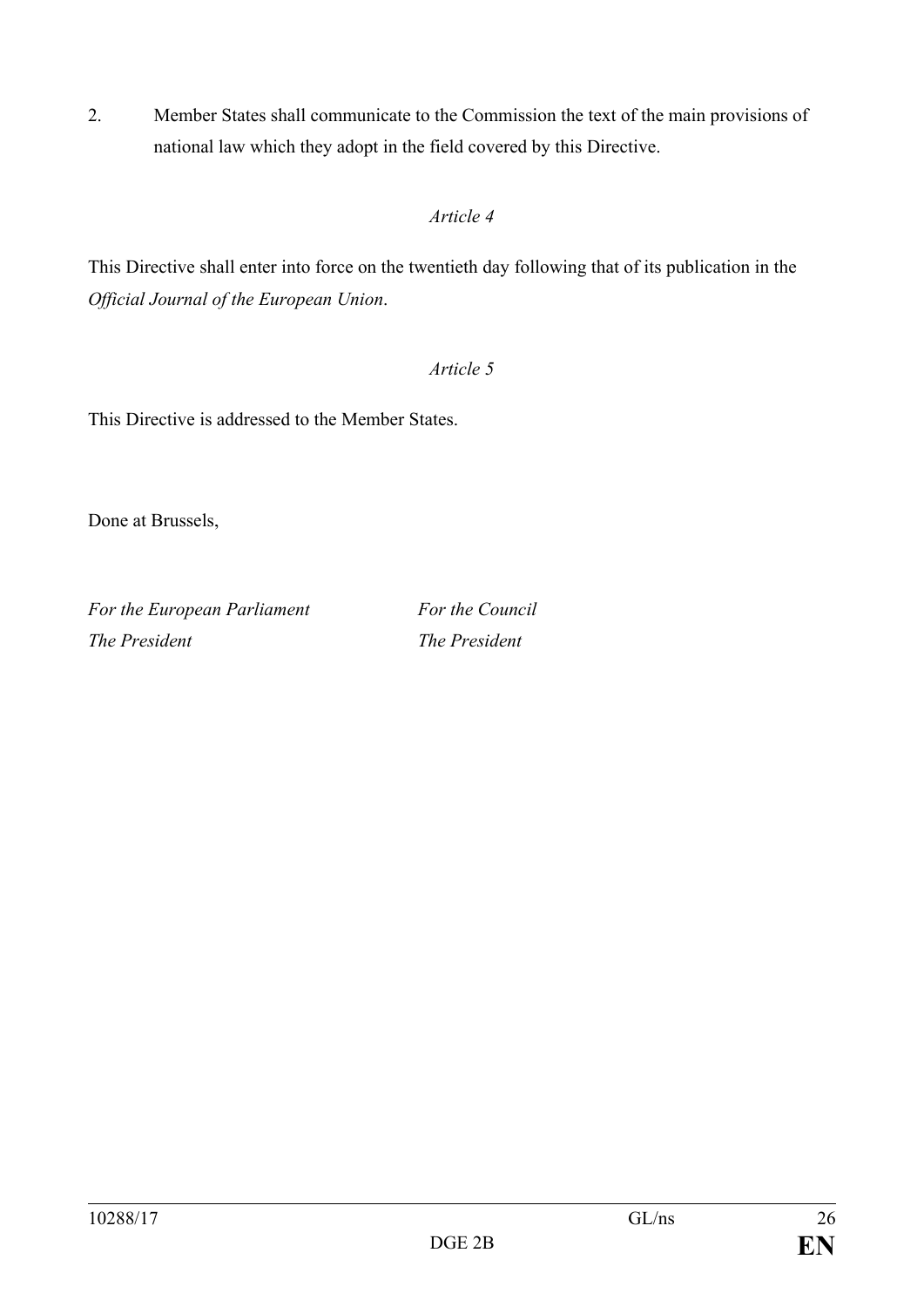### **ANNEX**

Annexes to the Directive are amended as follows:

1. Annex I is amended as follows:

(c) point 1 is replaced by the following:

'1. The energy performance of a building shall be determined on the basis of the calculated or actual energy use and reflect its typical energy use for heating, cooling, domestic hot water, ventilation and built-in lighting (mainly in the non-residential sector).

The energy performance of a building shall be expressed by a numeric indicator of primary energy use in  $kWh/(m^2 y)$ , for the purpose of both energy performance certification and compliance with minimum energy performance requirements. The methodology applied for its determination shall be transparent and open to innovation.

Member States shall describe their national calculation methodology following the national annexes of the overarching standards<sup>[1](#page-26-0)</sup> developed under mandate M/480 given by the European Commission to the European Committee for Standardisation (CEN). This shall not constitute a requirement to comply with those standards. The description of national calculation methods shall be voluntary in the national annexes of the other standards**[2](#page-26-1)** .; '

<span id="page-26-0"></span>**<sup>1</sup>** ISO/EN 52000-1, 52003-1, 52010-1, 52016-1, and 52018-1.

<span id="page-26-1"></span>**<sup>2</sup>** EN 12098-1, EN 12098-3, EN 12098-5, EN 12831-1, EN 12831-3, EN 15232-1, EN 15316- 1 , EN 15316-2, EN 15316-3, EN 15316-4-1, EN 15316-4-2 , EN 15316-4-3 , EN 15316-4- 4, EN 15316-4-5, EN 15316-5, EN 15378-1, EN 15378-3, EN 15459-1, EN 15500-1, EN 16798-3, EN 16798-5-1, EN 16798-5-2, EN 16798-7, EN 16798-9, EN 16798-13, EN 16798-15, EN 16798-17, EN 16946-1, EN 16947-1, EN ISO 10077-1, EN ISO 10077-2, EN ISO 10211, EN ISO 12631, EN ISO 13370, EN ISO 13786, EN ISO 13789, EN ISO 14683 and EN ISO 6946, ISO/EN 52017-1 and ISO/EN 52022-1.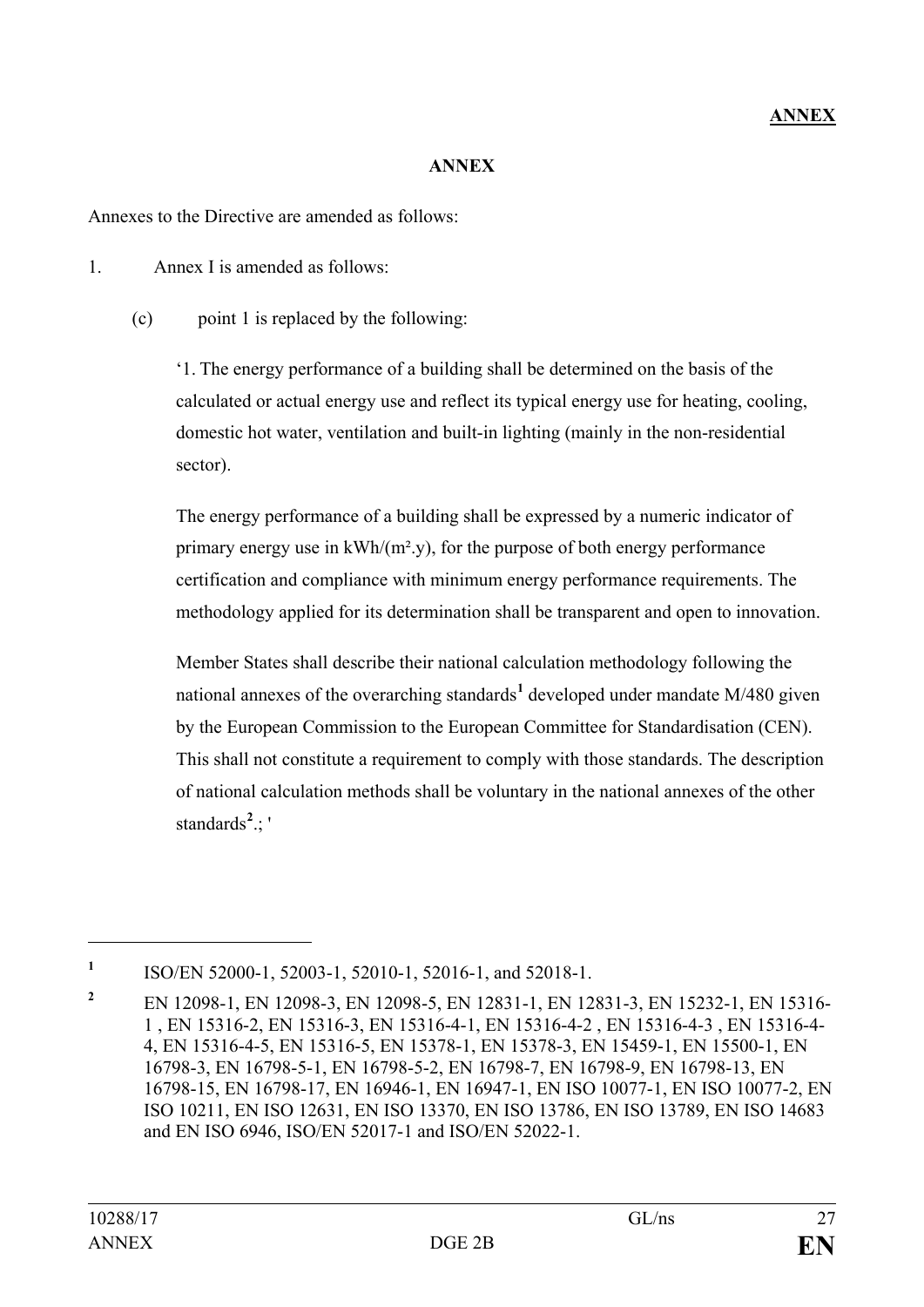(d) point 2 is replaced by the following:

'2. The energy needs for space heating, space cooling, domestic hot water and adequate ventilation shall be calculated in order to ensure minimum health and comfort levels defined by Member States.

The calculation of primary energy shall be based on primary energy or weighting factors per energy carrier, which may be based on national, regional or local annual weighted averages or on more specific information made available for individual district system.

Primary energy factors or weighting factors shall be defined by Member States. Primary energy factors shall take into account renewable energy with regard to the energy supplied through the energy carrier.

**3. To express the energy performance of a building, Member States may choose to define additional numeric indicators of total, non-renewable and renewable primary energy use, and greenhouse gas emission produced in kg of CO2 equivalent per m2 per year.**';

(e) in point 4, the introductory phrase is replaced by the following:

'4. The positive influence of the following aspects shall be taken into account:';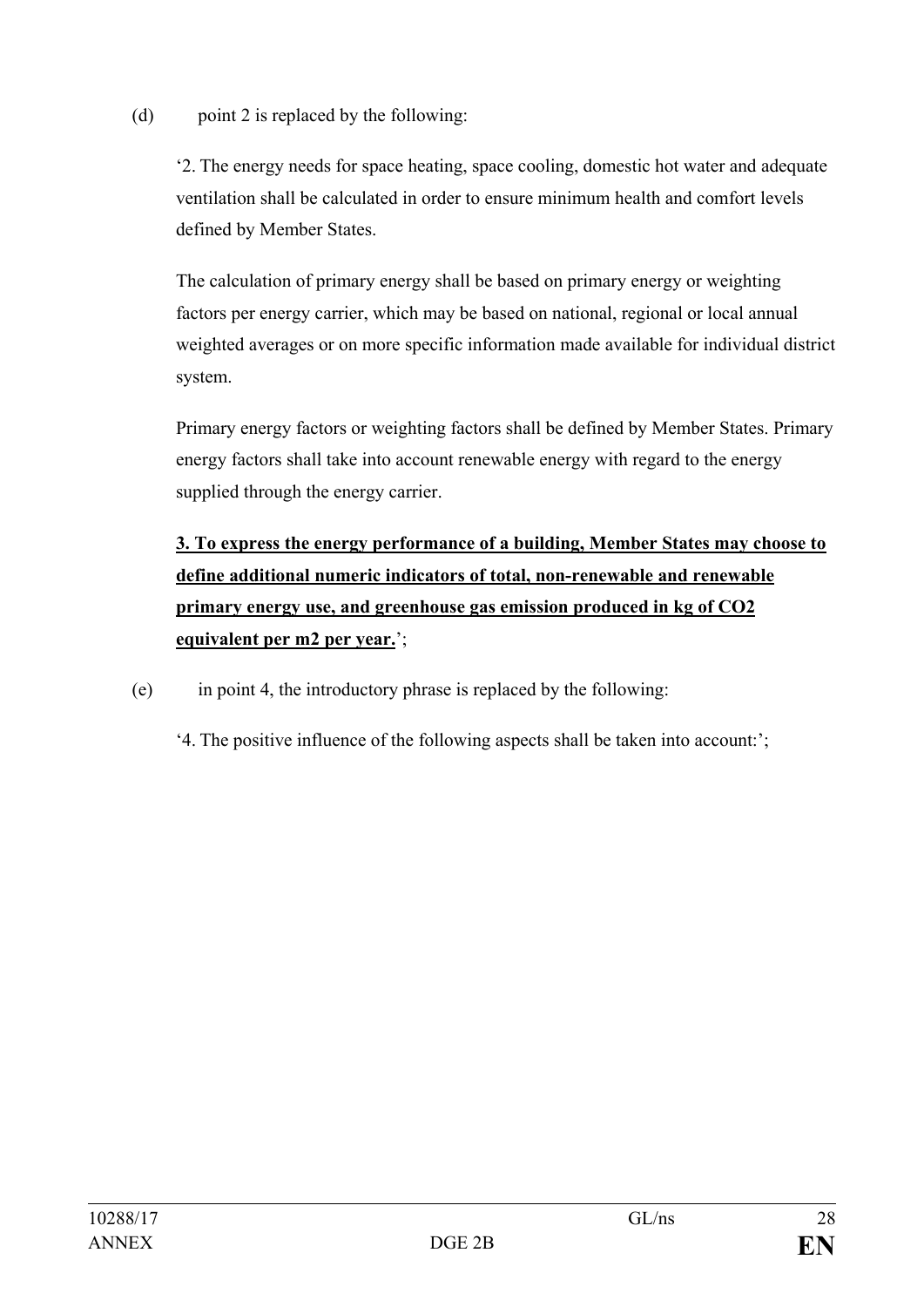- 2. Annex II is amended as follows:
	- $(f)$  first paragraph of point 1 is replaced by the following:

'1. The competent authorities or bodies to which the competent authorities have delegated the responsibility for implementing the independent control system shall make a random selection of all the energy performance certificates issued annually and subject them to verification. The sample shall be of a sufficient size to ensure statistically significant compliance results.';

(g) point 3 is added:

'3. When information is added to a database it shall be possible for national authorities to identify the originator of the addition, for monitoring and verification purposes.';

3. The following Annex Ia is added:

### 'Annex Ia

Common general framework for rating the smart readiness of buildings

1. The smart readiness indicator, that is to say an indicator characterising the capabilities of buildings with regard to operation, monitoring and management, interaction with occupants, demand response and interoperability of automation and control systems and technical building systems, shall provide synthetic and meaningful information to potential owners and tenants.